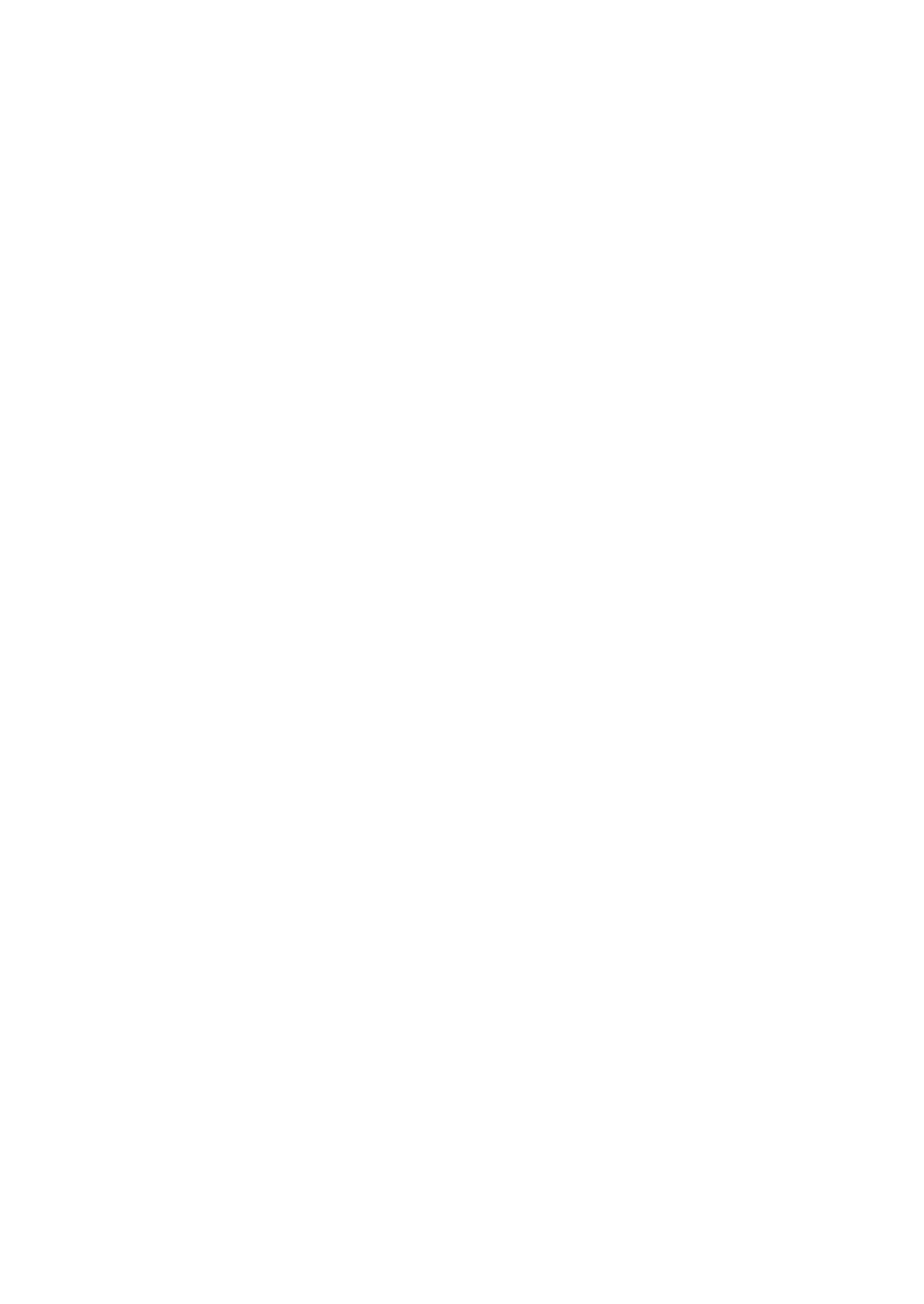# **ABBREVIATIONS AND ACRONYMS**

| <b>HELB</b>   | <b>Higher Education Loans Board</b>                       |  |  |  |
|---------------|-----------------------------------------------------------|--|--|--|
| IE            | Inclusive Education                                       |  |  |  |
| <b>KISE</b>   | Kenya Institute of Special Education                      |  |  |  |
| <b>KUCCPS</b> | Kenya Universities and Colleges Central Placement Service |  |  |  |
| <b>MOE</b>    | Ministry of Education                                     |  |  |  |
| <b>SDG</b>    | Sustainable Development Goal                              |  |  |  |
| <b>SNE</b>    | Special Needs Education                                   |  |  |  |
| <b>SNTVI</b>  | Special Needs Technical and Vocational Institutions       |  |  |  |
| <b>TTI</b>    | <b>Technical Training Institute</b>                       |  |  |  |
| <b>TVC</b>    | <b>Technical and Vocational Colleges</b>                  |  |  |  |
| <b>TVET</b>   | <b>Technical Vocational Education and Training</b>        |  |  |  |
| <b>TVETA</b>  | Technical Vocational Education and Training Authority     |  |  |  |
| TWDs          | Trainees with Disabilities                                |  |  |  |
| <b>VTC</b>    | <b>Vocational Training Centre</b>                         |  |  |  |

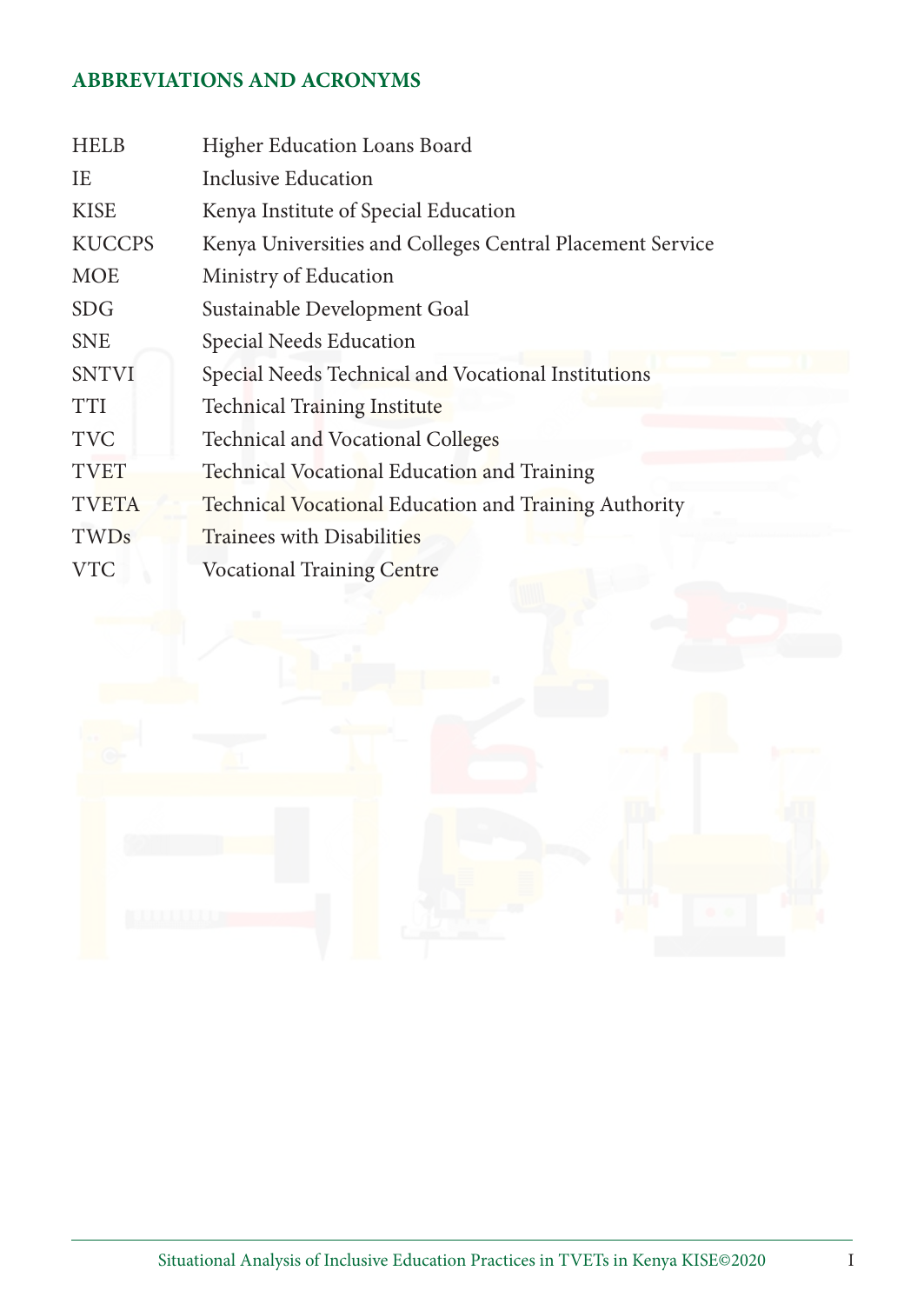#### **FOREWORD**

Kenya, as articulated in the Vision 2030 aspires to become a middle-income economy by 2030.

Among the pathways prioritized to achieve this dream is education, expanding expansion and quality of secondary schooling and revamping Technical and Vocational Education and Training (TVET). The expectation is that TVET would create a workforce that suits the demands of the rapidly changing labour needs, now and into the future.

While enrollment to TVET institutions has been on a sharp ascent over recent years, these gains may not be equitable across all categories of Kenyan youth. One such categories are youth with disabilities who, despite the clear constitutional promise of equity, continue to suffer persistent barriers, in both educational and occupational transitions. Yet, there is adequate evidence that TVET presents one of the few clear gateways to decent living for persons with disabilities.

This study is both handy and timely. Our dream is that the evidence in here will inform policy changes to accelerate inclusion in TVET. Second, we hope that the findings of the study will be of use to the TVET practitioners at all levels, in understanding the accommodations, the support and the advocacy necessary to make change a reality. Realizing inclusion and inclusive practice in TVET will support our Vision 2030 efforts, and help Kenya in accounting to the global community on the Sustainable Development Goals on the commitment to 'leave no one behind'.

Lastly, the findings contained in this report build a case for POLICY MARKERS TO ADDRESS reverse integration in our Special Needs TVET Institutions, and support focused on the devolved Vocational Training Centres, where a bulk of the youth with disabilities are enrolled.

**DR JOHN K. MUGO**

**CHAIRMAN, KISE COUNCIL**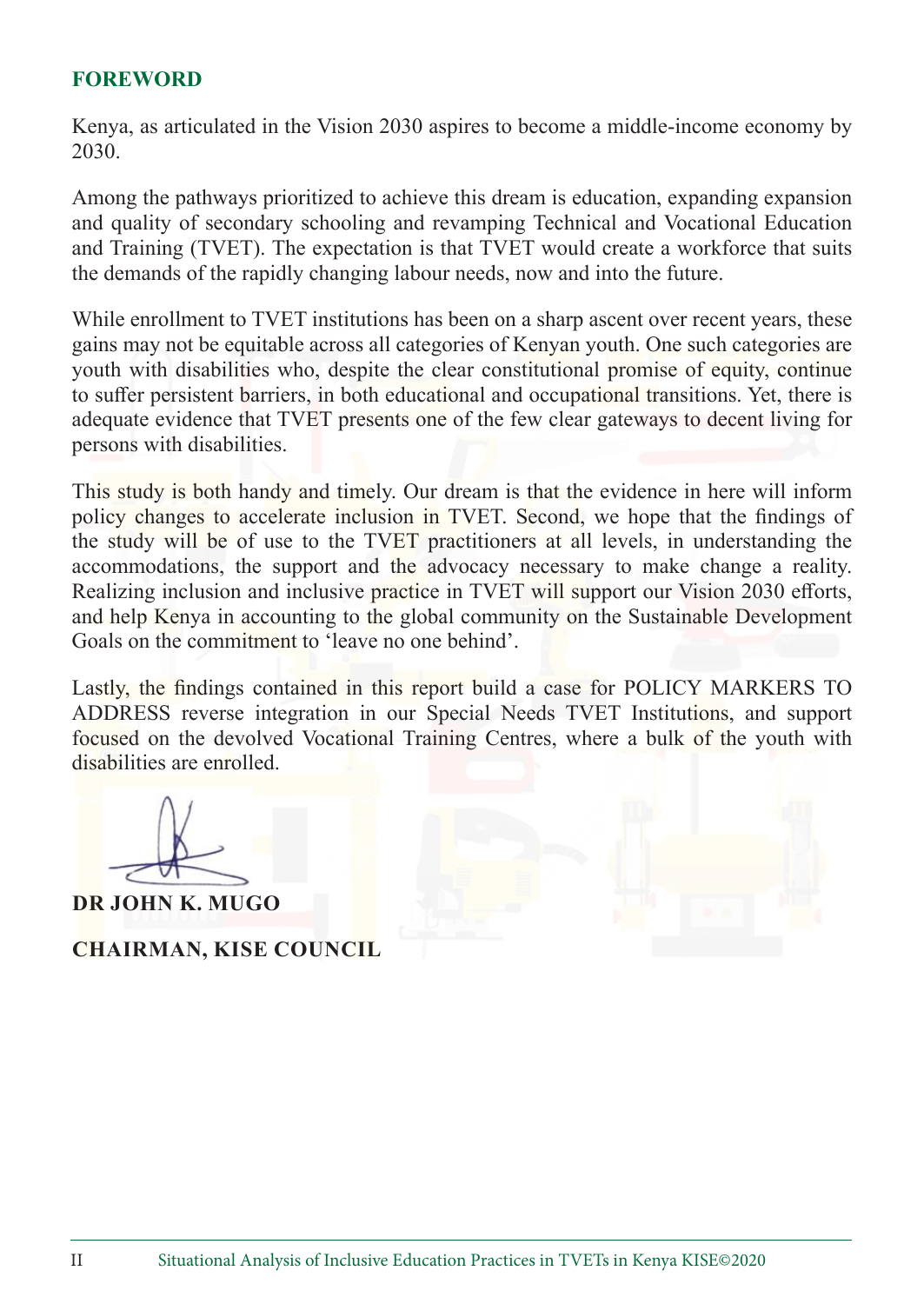#### **PREFACE**

The overall responsibility of the Ministry of Education (MOE) is to provide equal access to education and training to all children and youth. To realize this responsibility the ministry provides budgetary and technical support to schools and training institutions.

Technical and vocational training provides the youth with skills that are required in the labor market. After acquiring relevant skills, the youth enter into formal or informal sectors to serve in different capacities. In this regard they support economic growth and development of the country.

Despite of the various support provided by the ministry to technical and vocational training institutions youth with disabilities experience challenges to fully actualize the envisioned benefits. Youth with disabilities require extra support to access technical and vocational training. Such support will include specialized training and equipment, disability mainstreaming and environmental modification. In most technical and vocational training institutions, this support is minimal or absent.

This study on Situational Analysis of Inclusive Education Practices in Technical and Vocational Training Institutions in Kenya was undertaken to highlight the current enrollment of trainees with disabilities and the nature of support available for them. The findings herein provide useful information that may be used to design and develop suitable support for the trainees with disabilities.

On behalf of the Kenya Institute of Special Education, I wish to call upon the concerned institutions and stakeholders to take cognizance of the findings and recommendations in improving training for the youth with disabilities.

Jonnals

**MUTISO T. WAMBUA HSC**

**DIRECTOR, KISE**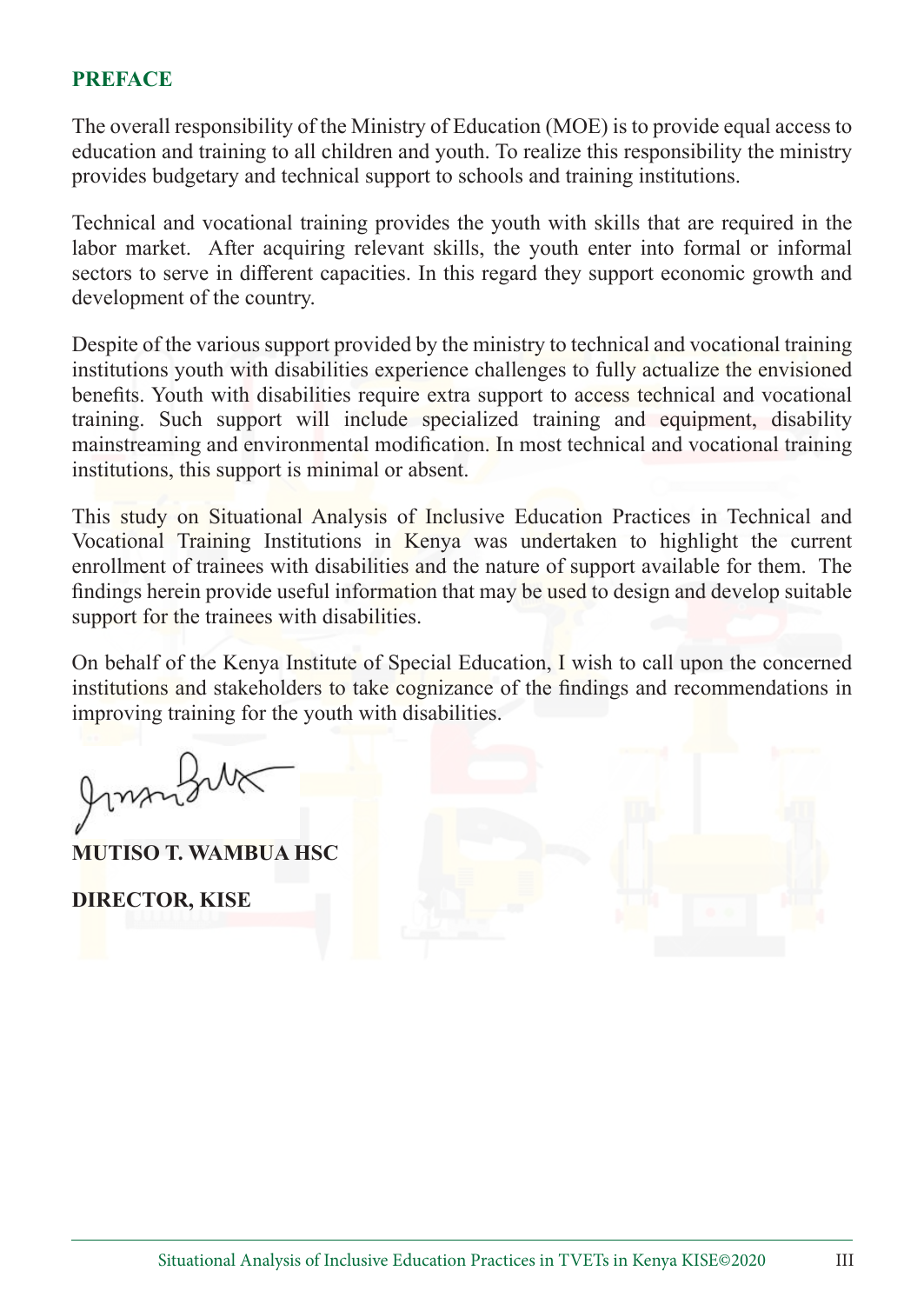#### **ACKNOWLEDGEMENTS**

Kenya Institute of Special Education (KISE) wishes to acknowledge the commitment and support to all those who participated in this research process in their special contributions to making the "**Situational Analysis of Inclusive Education Practices in Technical and Vocational Training Institutions in Kenya**" report a success.

Firstly, we acknowledge the Directorate of Technical and Vocational Education in the Ministry of Education for their support in mapping of target institutions and providing personnel who supported our data collection, analysis and report writing process. We thank KISE management under the leadership of the director, Mr. Mutiso T. Wambua (HSC), for financing the survey and providing other logistical support to make this report possible.

Special thanks to members of the technical team for their professional input and working long hours to ensure that this report was complete within the specified timeframe.

Finally, the institute wishes to acknowledge Mr. Wambua Solomon Musembi for spearheading this survey

#### **WANGUI LYDIA CHEGE**

#### **MANAGER, RESEARCH, ASSESSMENT AND PARTNERSHIPS**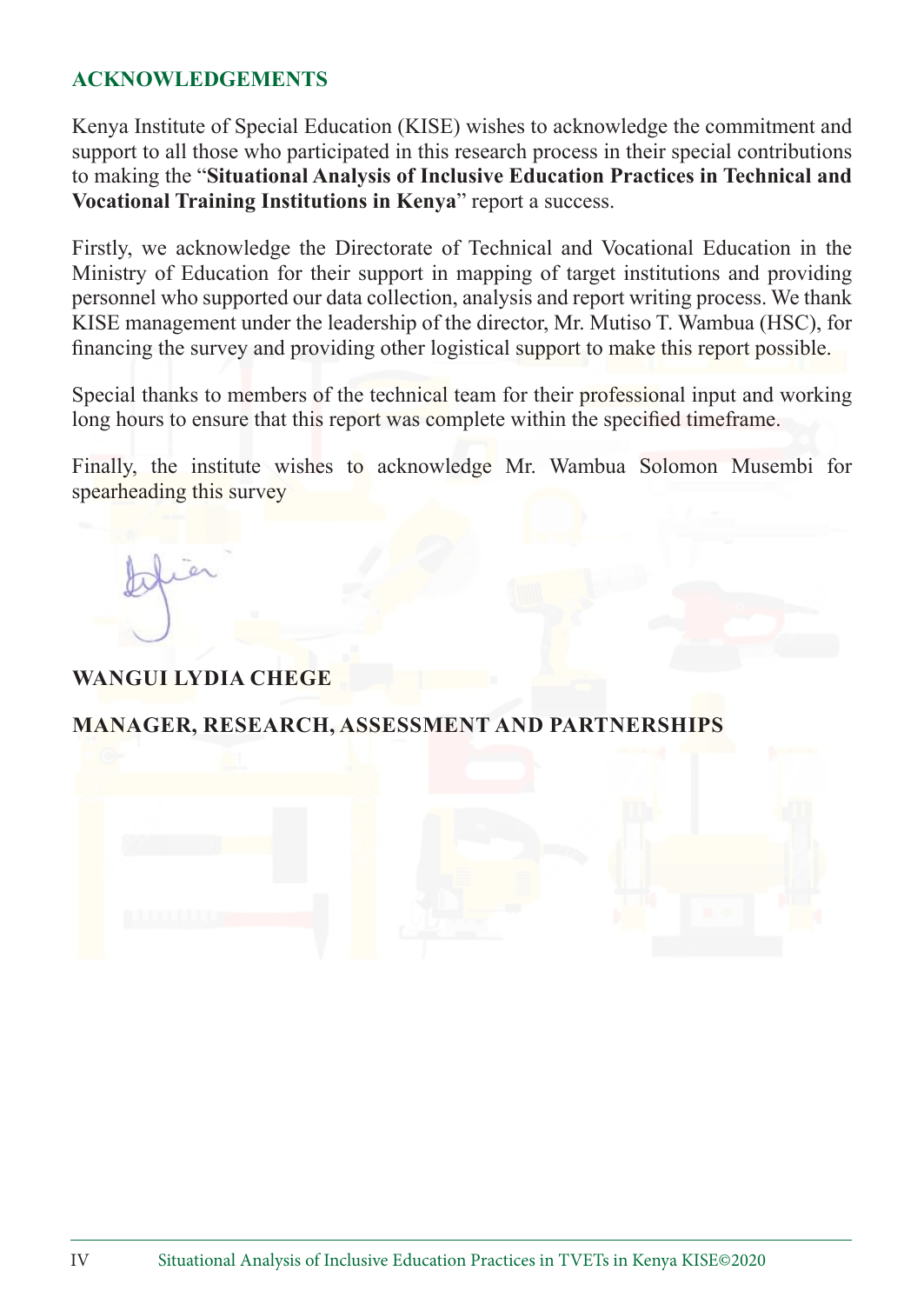# **TABLE OF CONTENT**

# **CHAPTER 1**

# **CHAPTER 2**

|     | Situational Analysis of Inclusive Education Practices in TVETs in Kenya KISE©2020 V |  |
|-----|-------------------------------------------------------------------------------------|--|
| 2.6 |                                                                                     |  |
| 2.5 |                                                                                     |  |
| 2.4 |                                                                                     |  |
| 2.3 | Gender Disparities in Enrollment of Trainees with Disabilities in TVET              |  |
| 2.2 |                                                                                     |  |
| 2.1 |                                                                                     |  |
|     |                                                                                     |  |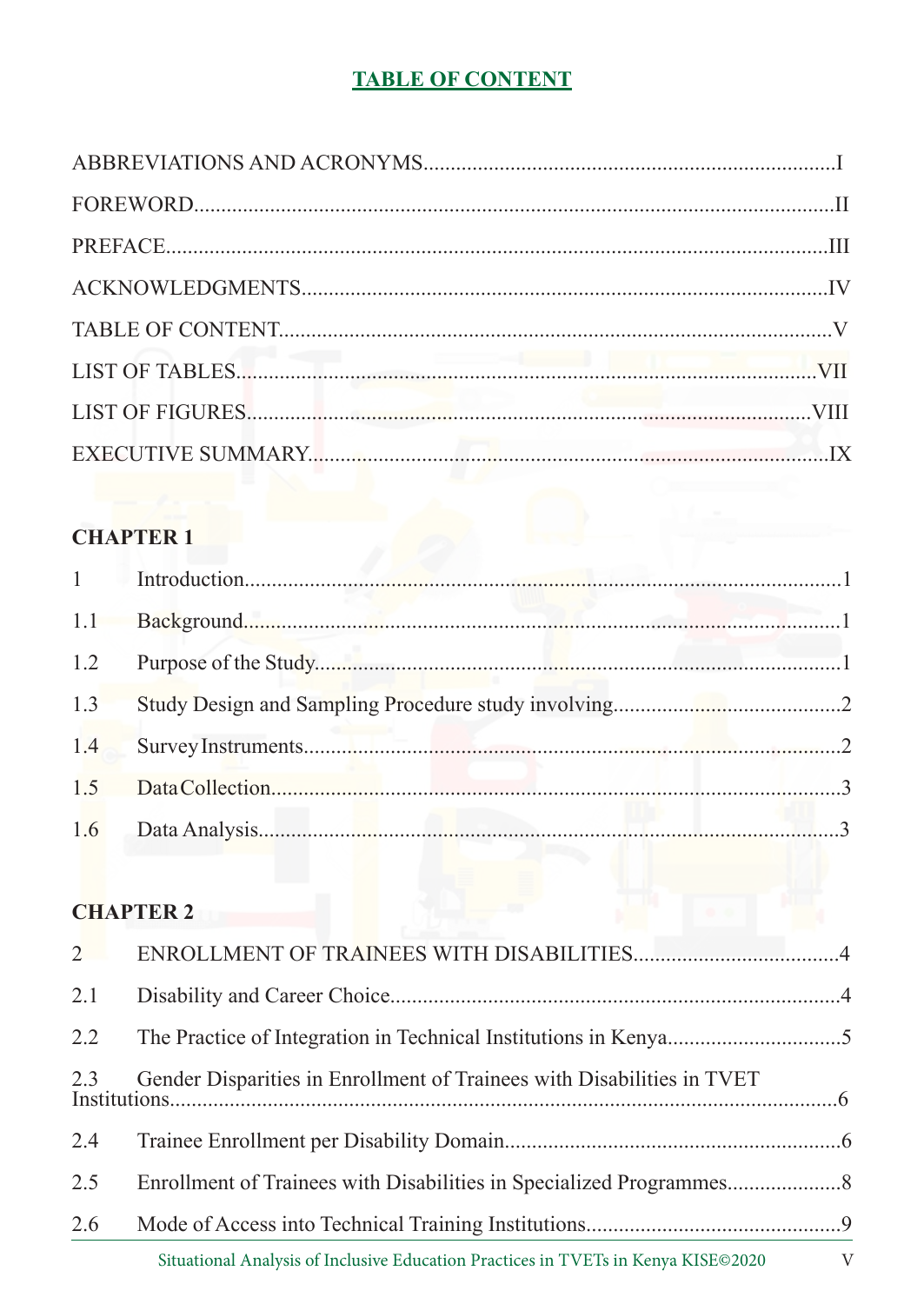# **CHAPTER 3**

| 3 <sup>1</sup> | SUPPORT SERVICES FOR TRAINEES WITH DISABILITIES IN KENYA                          |
|----------------|-----------------------------------------------------------------------------------|
|                |                                                                                   |
|                | 3.2 Provision of Equipment and Assistive Devices for Trainees with Disabilities11 |
| 3.3            |                                                                                   |
|                |                                                                                   |

# **CHAPTER 4**

| $\overline{4}$ | CHALLENGES IN THE PROVISION OF QUALITY TRAINING                                        |
|----------------|----------------------------------------------------------------------------------------|
|                | 4.1 Trainees with Disabilities Response on Challenges they face in TVET Institutions   |
| 4.2            | Challenges faced by trainees while choosing the courses in Training Institutions<br>16 |
|                | 4.3 Challenges Reported by Heads of Special Needs Technical and Vocational             |
|                |                                                                                        |

# **CHAPTER 5**

| 5 <sup>5</sup> | SUMMARY OF FINDINGS, CONCLUSIONS AND RECOMMENDATIONS |     |
|----------------|------------------------------------------------------|-----|
| 5.1            |                                                      |     |
| 5.2            |                                                      |     |
| 5.3            |                                                      |     |
|                |                                                      |     |
|                |                                                      | .21 |
|                |                                                      |     |
|                |                                                      | .21 |
|                |                                                      |     |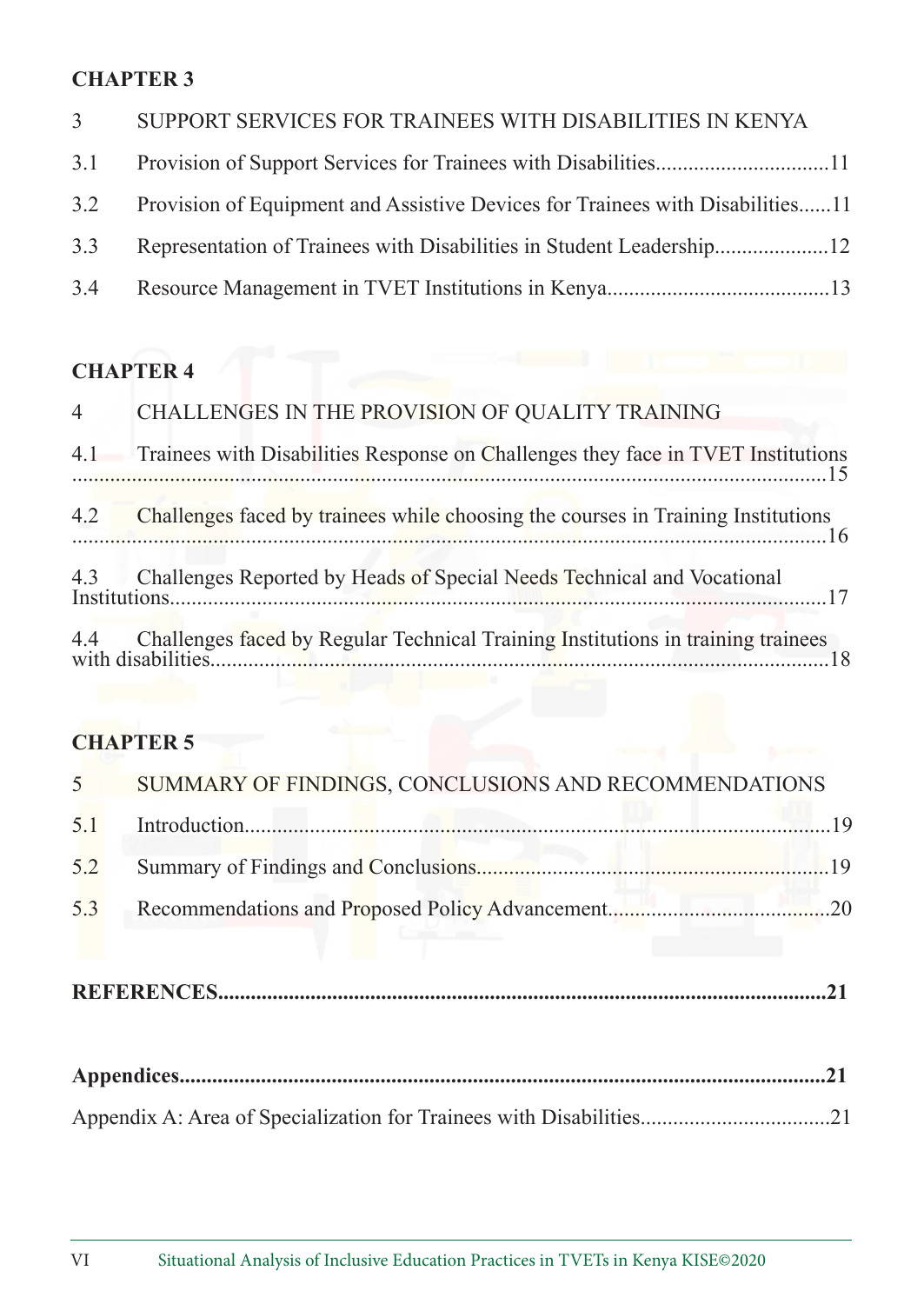# **LIST OF TABLES**

| Table 2.1: Enrollment of Trainees with Disabilities in TVET Institutions5            |
|--------------------------------------------------------------------------------------|
| Table 2.2: Enrollment of Trainees without Disabilities in Special TVET Institutions6 |
| Table 2.3: Gender Differences in Enrollment of Trainees with Disabilities in TVETs6  |
| Table 2.4: Enrollment of Trainees with Different Disabilities in TVET Institutions   |
|                                                                                      |
|                                                                                      |
| Table 2.7: Placement of trainees with Various Disabilities in TVET Institutions9     |
| Table 3.1: Nature of Available Support Services to Trainees with Disabilities11      |
| Table 3.2: Trainee Representation in Different Levels of Technical Institutes13      |

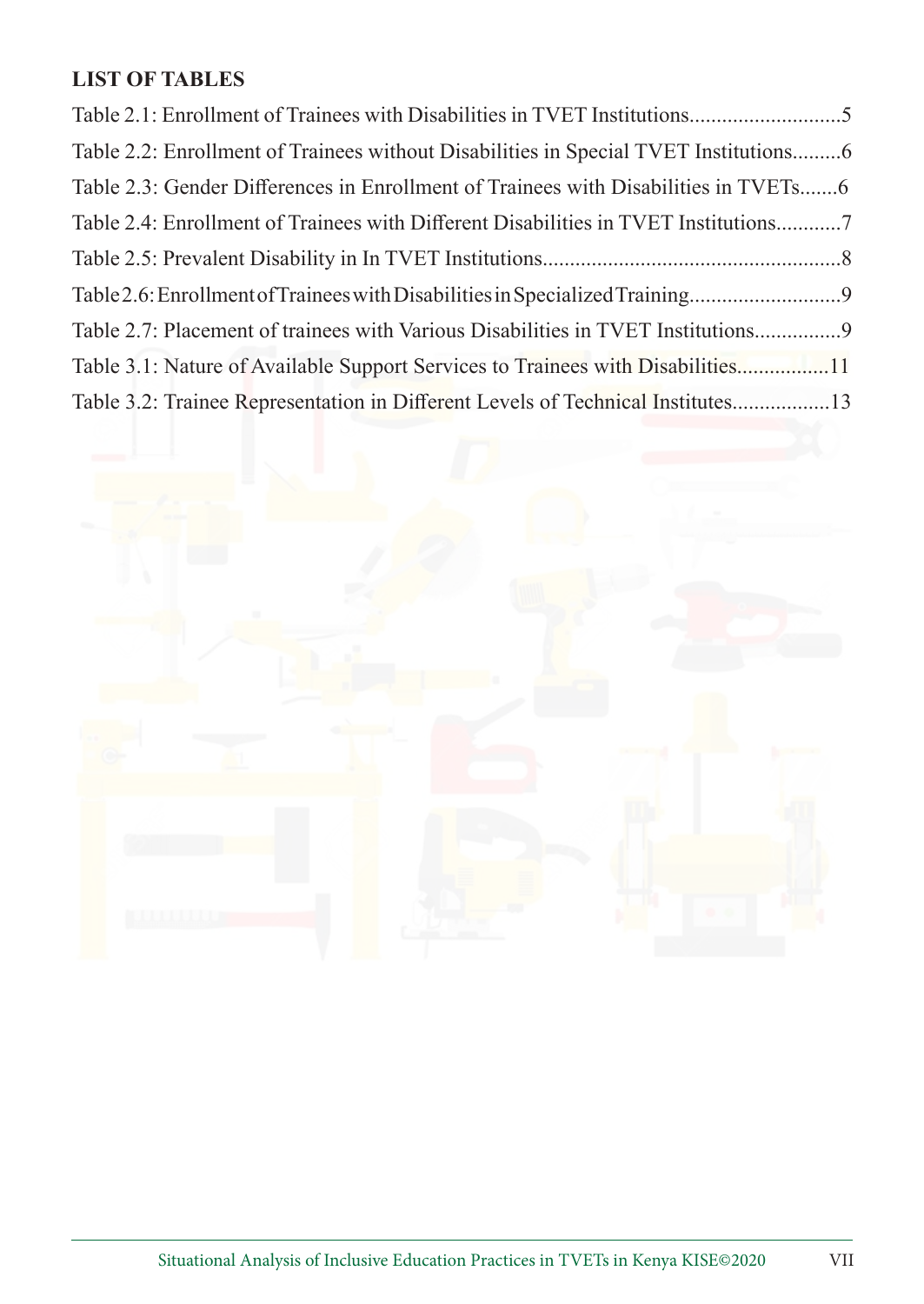# **LIST OF FIGURES**

| Figure 3.2: Representation of Trainees with Disabilities in Student Council13 |  |
|-------------------------------------------------------------------------------|--|

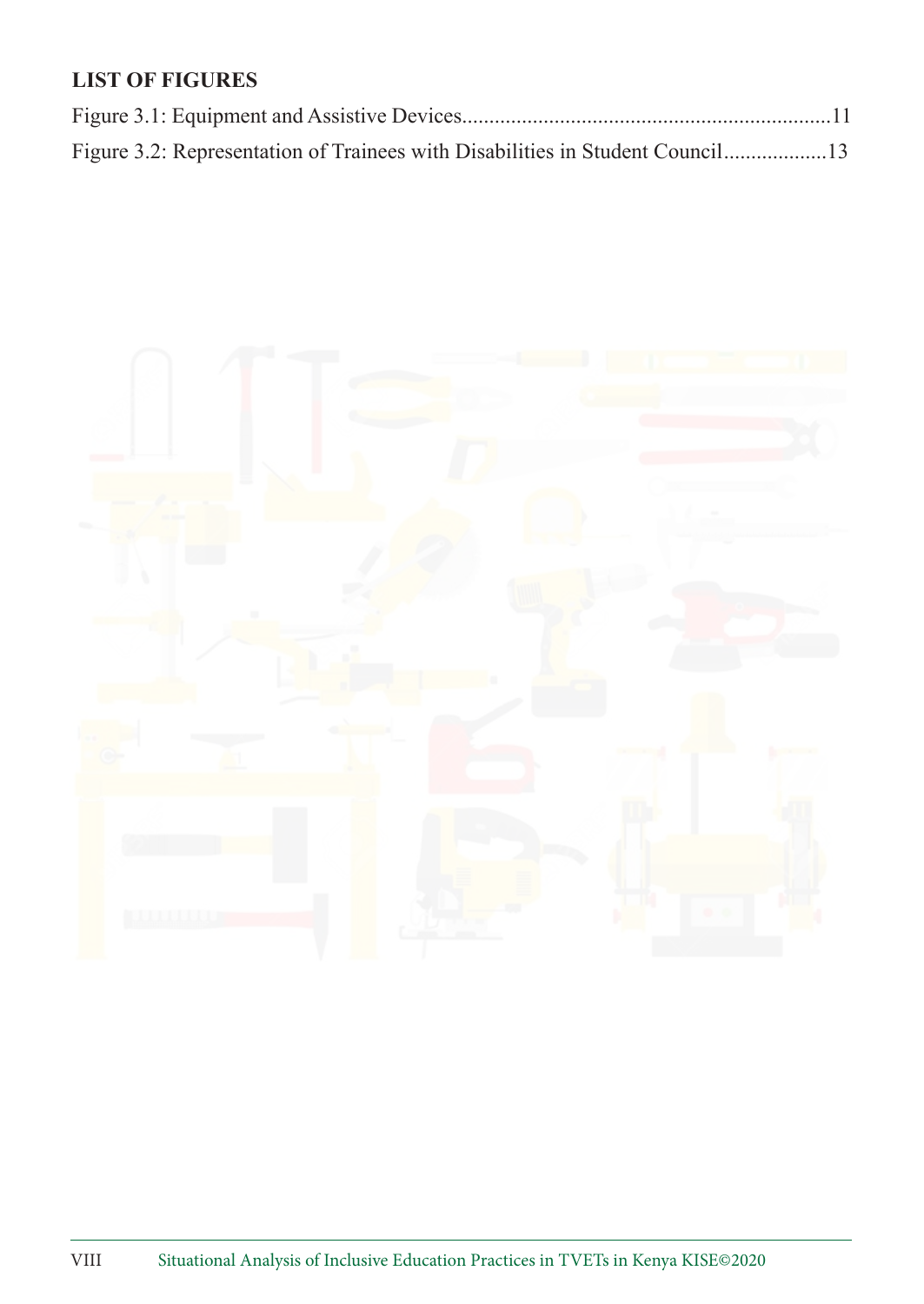#### **EXECUTIVE SUMMARY**

Kenya Institute of Special Education in conjunction with the Ministry of Education conducted a situational analysis survey on inclusive education practices in technical and vocational training institutions in Kenya between September 2018 and June 2019. This purpose of this study was to assess uptake of technical education by persons with disabilities and evaluate inclusiveness in offering technical education in Kenya.

The survey targeted accredited public technical and vocational training institutions in Kenya as documented by the Directorate of Technical and Vocational Education. A crosssectional survey design was adopted in which 11 national polytechnics, 60 technical training institutes and 94 vocational training centres were involved during data collection. A hybrid sampling scheme was adopted to select approximately 2/3 of Kenya's geographical representation (30 counties). Counties that had either a national polytechnic, a special needs technical training institute or both were purposively sampled, giving a total of 13 counties. Stratified sampling was then applied to sample 50% of the remaining 34 counties. In each county, random sampling was applied to select institutions to be included in the study except for National Polytechnics and Special Needs Technical Institutions which were involved without sampling. The target population was the head of institutions and trainees with disabilities in instances where they were present.

The findings of the study revealed that enrolment of trainees with disabilities in technical training requires deliberate revival. It was found that trainees with disabilities form less than 4 per cent of the total student's population, the worst enrolment being in National polytechnics. On the other hand, special needs training institutions which were established to specifically provide technical education to persons with disabilities enrol between 30 and 76 per cent of trainees without disabilities. The bulk of trainees with disabilities in technical education are found at vocational training centres, in fact there is no national polytechnic for trainees with disabilities in Kenya. Consequently, about 87 per cent of trainees with disabilities in technical institutions are pursue craft certificate level courses. It was also found that there is significant gender parity in enrolment, 56 per cent and 44 per cent female trainees with disabilities.

Despite the fact that technical institutions in Kenya are poorly resourced to accommodate trainees with disabilities, the study indicates that about 19 per cent of these institutions have found ways to make training of students with disabilities feasible. Such institutions were observed to provide physical assistance to especially blind students through provision of sighted guides while other would provide guidance and counselling. It was observed that other than direct applications to the institutes, trainees with disabilities are admitted into technical institutions by the help of NGOs, FBOs and CBOs. KUCCPS played an insignificant role in the admission of trainees with disabilities in technical institutions.

Based on the empirical evidence on enrolment status of trainees with disabilities in technical institutions, support services provided and challenges the institutions face in offering quality training to trainees with disabilities, the following recommendations are made;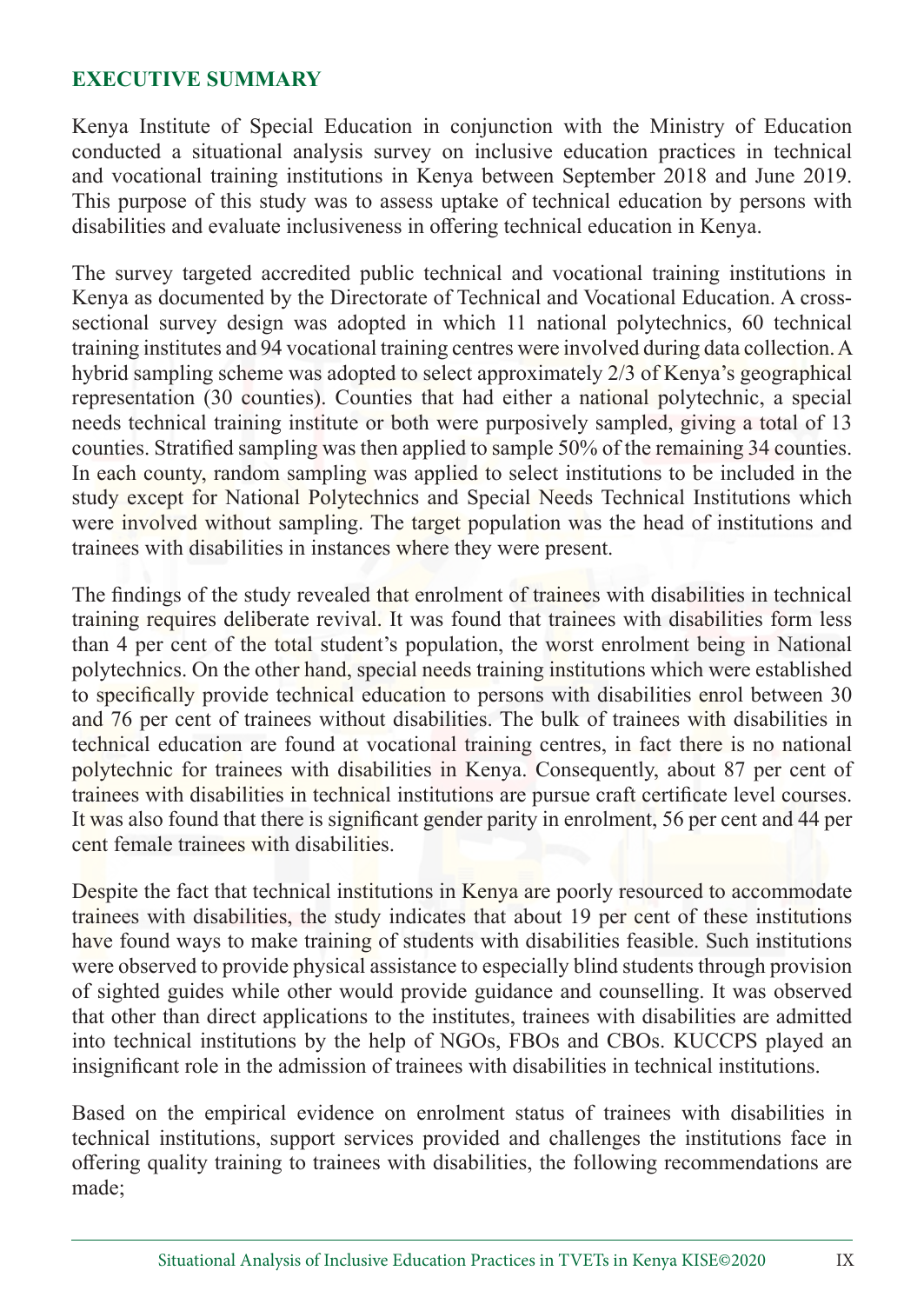- To enhance enrolment of trainees with disabilities in technical institutions, the state should consider enforcing the implementation of the Constitution of Kenya (2010), TVET Act 2013, CRPD, sector policy 2018 and the disability Act of 2003 on access to education in public institutions.
- The Directorate of Special Needs Education (DSNE) and the Directorate of Technical Education Vocational and Training to give a policy directive on reverse integration to avoid trainees without disabilities outweighing those with disabilities in Special technical and vocational training centres.
- The Directorate of Technical Education Vocational and Training and communities should provide facilities and materials required by trainees with disabilities. This will ensure that these trainees are trained using the appropriate facilities and materials
- Kenya Universities and Colleges Central Placement Service (KUCCPS) and the Directorate of Technical Education Vocational and Training to put measures to enhance placement of trainees with disabilities in all levels of technical institutions (National Polytechnic, Technical Institutes and Vocational Centres)
- The government to increase funding for TVET institutions for both students and infrastructure. This would promote equipping technical institutions with relevant materials, equipment and devices that support the training of TWDs
- Create awareness among trainees to embrace inclusivity in leadership and governance and also encourage trainees with disability to vie for leadership positions. For instance, the management of TVET institutions to eliminate discrimination of trainees with disability and create enabling environment to ensure trainees with disability participate in governance

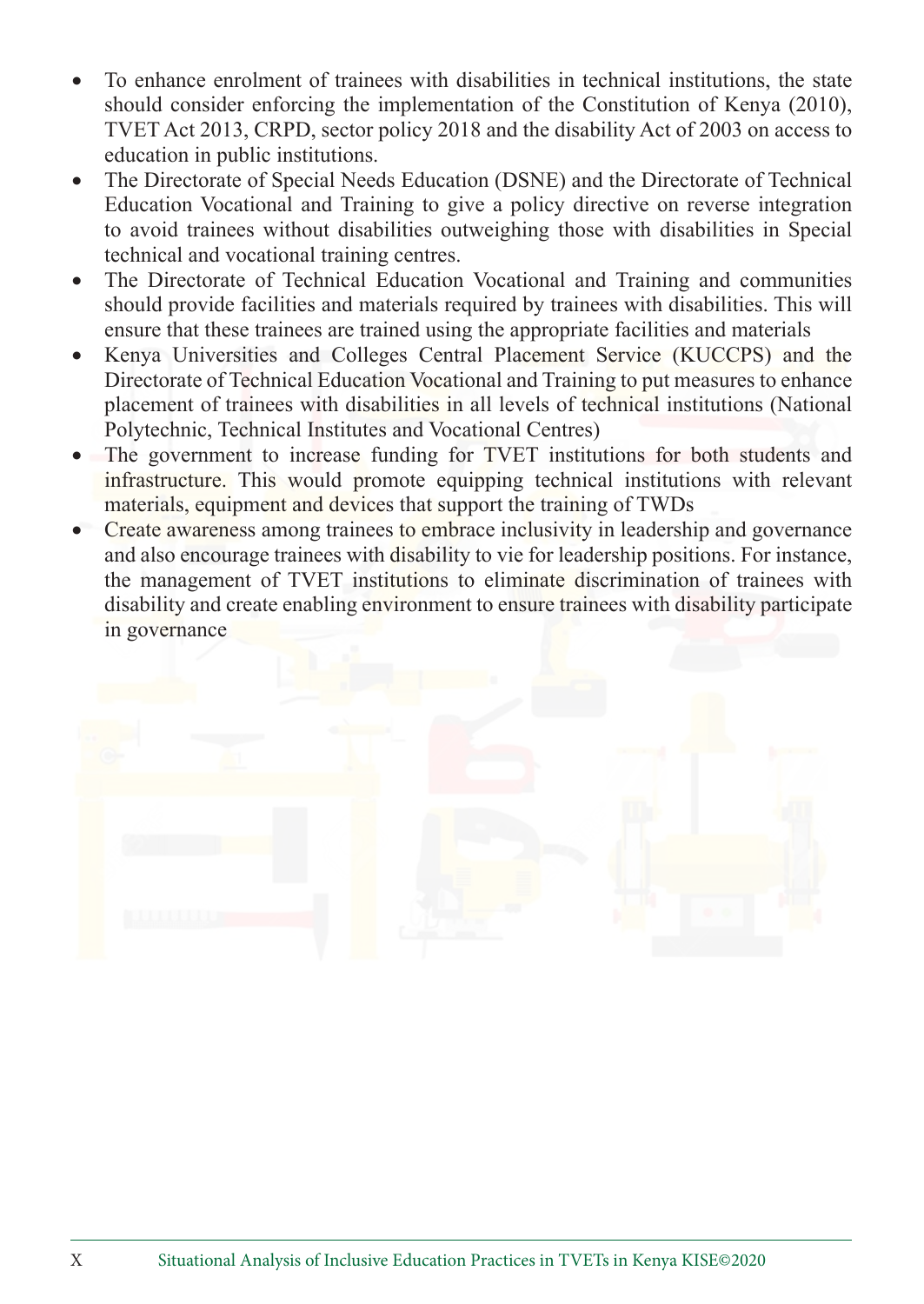#### **CHAPTER 1**

# **1 INTRODUCTION**

# **1.1 Background**

Technical education is academic and vocational preparation of learners for jobs involving applied science and technology. Technical education can also be thought of as the type of education that provides special practical training, knowledge and skills to learners (Adnan et al., 2017; Kouega, 2018). It makes learners well-skilled in different fields such as agriculture, engineering, medical, carpentry, driving etc. A skilled workforce is a basic requirement for driving the engine of industrial and economic growth (Ogundele, Akingbade & Akinlabi, 2012). Technical education emphasizes the understanding and practical application of basic principles of science, technology and Mathematics. According to Sulaiman et al., (2015) the goal of technical education is to prepare graduates for occupations that are classified above the skilled crafts.

In the past, especially in Kenya, technical education was frequently seen as a placement option for learners who could not attain a grade to pursue academic courses at the university (Nyaga, Karanja & Kithae, 2017). The perception of vocational education was even worse as it was thought only to be for those who are unable to access college education and possible dropouts. However, since the year 2000, a fresh awareness of the critical role that Technical and Vocational Education and Training (TVET) can play in economic growth and national development in Kenya has dawned (Apunda, De Klerk & Ogina, 2017).

Technical and Vocational Education and Training (TVET), therefore, is one of the key priorities of the Government's development agenda. One of the most important features of TVET is orientation towards the world of work and the acquisition of relevant skills. The government of Kenya has put in place policies and strategies that has seen many students join technical and vocational education since 2017. Among these strategies include; Establishing and equipping of more training centres across the country, reduction of school fees in technical and vocational institutions, giving scholarships and bursaries and giving students in these institutions access to Higher Education Loans (HELB).

#### **1.2 Purpose of the Study**

The purpose of the study is to examine the uptake of technical and vocational education by trainees with disabilities in Kenya. The study findings are expected to give a more generalized picture on enrolment of trainees with disabilities, support offered to these trainees if any and challenges they face in pursuit of their training in TVETs. This study extends the previous work conducted by KISE between 2017 and 2018 on children below 21 years with disabilities and special needs in basic education. The findings from the 2017/2018 survey, revealed a gap on the focus given to trainees with disabilities in TVETs with regard to access to quality education and training. Evidence generated through this research is expected to inform improvement in the provision of training learners with disabilities in technical and vocational institutions in Kenya.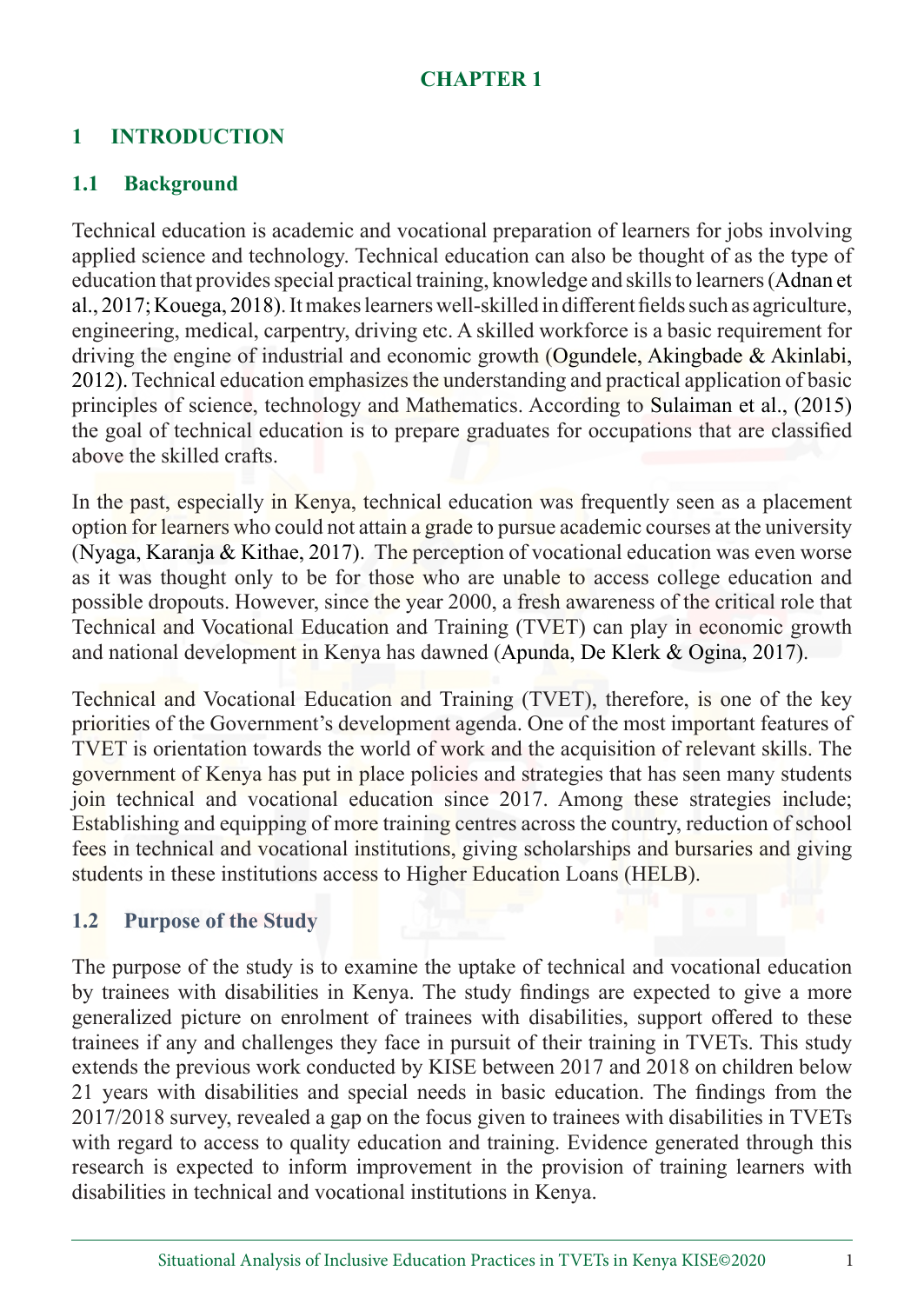The research question guiding the study are;

- 1. What is the enrolment status of trainees with disabilities in technical and vocational training institutions in Kenya?
- 2. What is the nature of support offered to trainees with disabilities in technical and vocational training institutions in Kenya?
- 3. What are the main challenges facing trainees with disabilities in technical and vocational training institutions in Kenya?

# **1.3 Study Design and Sampling Procedure study involving**

This was a cross-sectional study involving 11 National Polytechnics, 60 Technical and Vocational Institutes (TVCs) and 94 Vocational Training Centers (VTCs). The study covered 30 counties (Bomet, Busia, Embu, Garissa, Isiolo, Kajiado, Kakamega, Kericho, Kiambu, Kilifi, Kitui, Kwale, Laikipia, Machakos, Makueni, Marsabit, Meru, Mombasa, Murang'a, Nairobi, Nakuru, Nandi, Nyandarua, Nyeri, Samburu, Siaya, Taita-Taveta, Narok, Trans-Nzoia and Uasin Gishu). The selected counties included all counties with National Polytechnics and other randomly selected counties.



**Map 1: Map of Kenya Showing 30 Sampled Counties**

A list of accredited TVET institutions per county was obtained from TVETA. This list was a used as a sample frame from which the 60 Technical and Vocational Institutes (TVCs) and 94 Vocational Training Centres (VTCs) were randomly selected. Proportional sample allocation was used to generate a nationally representative sample.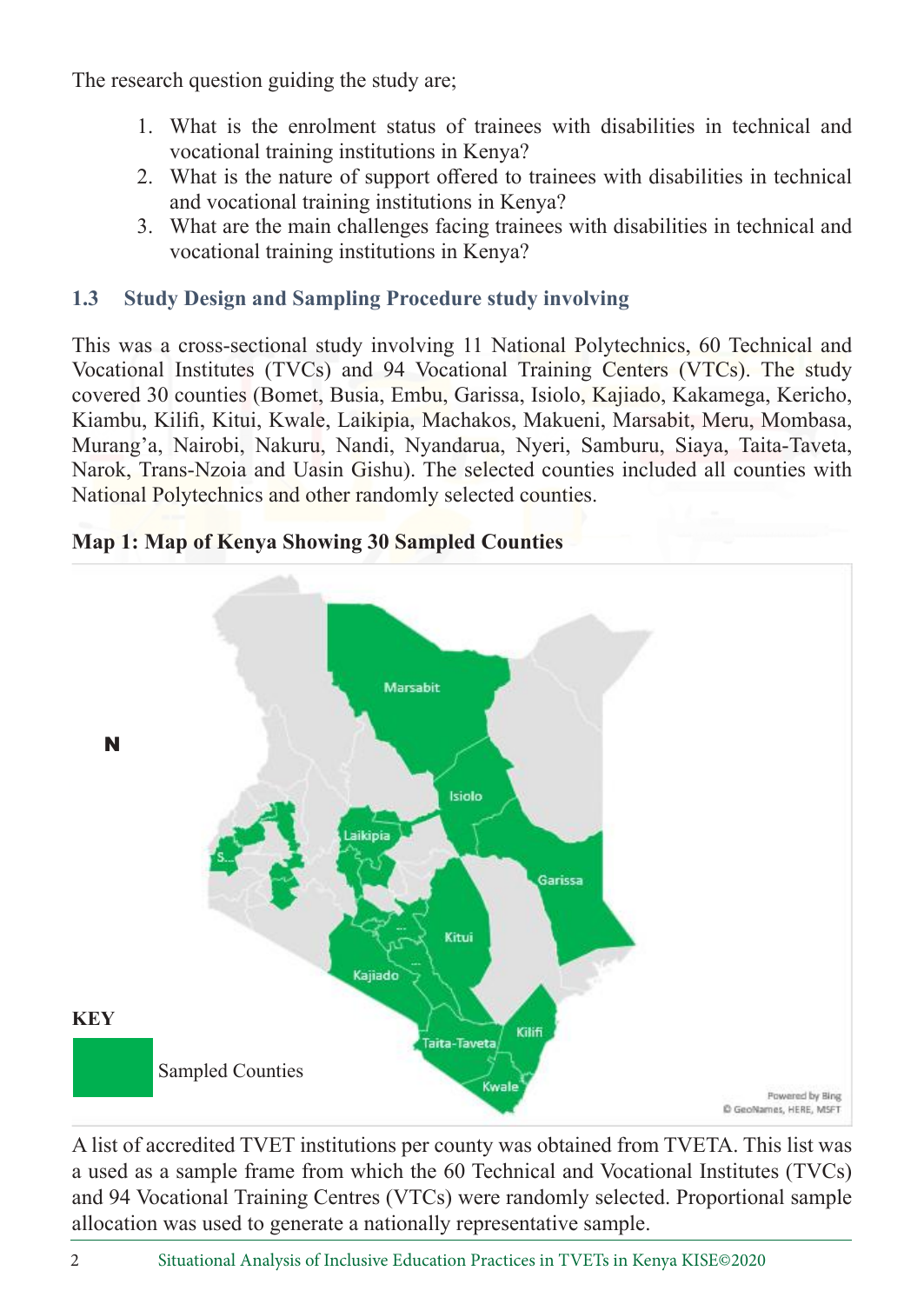#### **1.4 Survey Instruments**

The study used questionnaires as data collection instruments. There were two types of questionnaires; Head of Institution Questionnaire and Questionnaire for Trainees with Disabilities. The questionnaire items were both open and closed ended that gathered both qualitative and quantitative data.

#### **1.5 Data Collection**

Enumerators visited the sampled institutions with a set of two questionnaires. Consent to collected any information was sought from the management and individual participants. Data was collected from all heads of institutions and all trainees with disabilities admitted in the institution.

#### **1.6 Data Analysis**

Descriptive and bivariate analysis techniques were used to summarize and analyse quantitative data with the help of SPSS software Version.25.0. Descriptive data analysis involved computation of arithmetic mean in enrolment of trainees in TVETs with respect to variables of interest such as sex, course, admission criteria and disability type among others. Bivariate analysis involved two-way cross-tabulation of variables of interests. Sampling, non-response and non-coverage weights were applied throughout the analysis process to generate accurate inferences at each level of institution.

Qualitative data was analysed thematically with the help of NVivo software version 12.0. Both quantitative and qualitative data were subjected to continuous triangulation during compilation of the findings presented in this report.

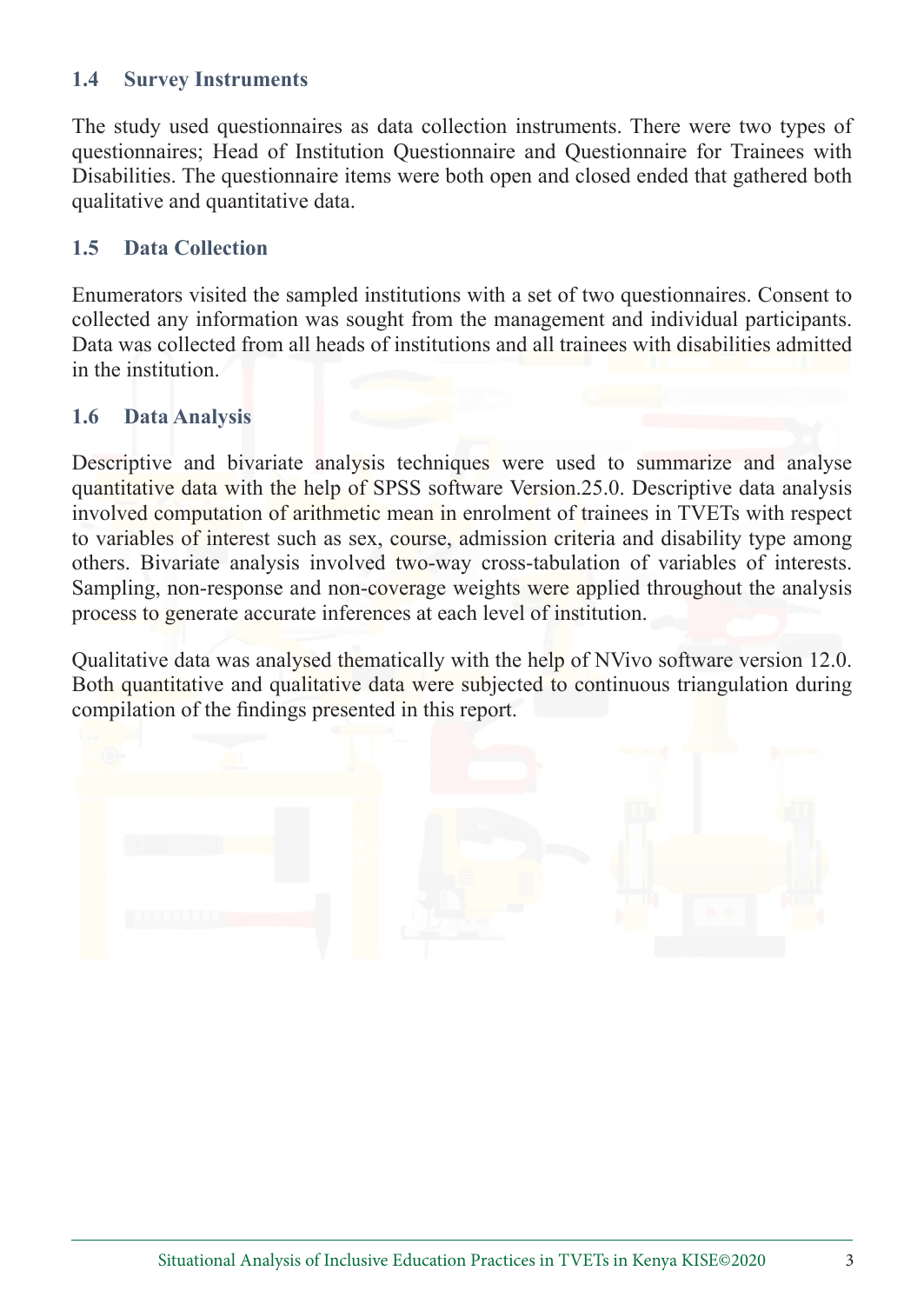#### **CHAPTER 2**

# **2 ENROLMENT OF TRAINEES WITH DISABILITIES**

This chapter describes the state of enrolment of trainees with disabilities at different levels of technical and vocational institutions in Kenya. This examines different dynamics trainee admission and enrolment in these institutions with specific focus on enrolment at different level of institution, gender parity, type of disability, areas of specialization, level of training and placement options. The chapter also highlights a comparative analysis of the current practice of integration and reverse integration in TVETs in Kenya. Evidences presented in this chapter, therefore, explore the extent of inclusion of trainees with disabilities in TVETs in Kenya.

Equity in education is a measure of achievement and opportunities to access and transit in education. Educational equity as measure depends on two factors namely; fairness and inclusion. Fairness in the education and training context implies that an individual's state or condition be it physical, social, economic or otherwise should not interfere with their likelihood to access quality education and eventual academic success. Inclusion in education and training context refers to a comprehensive standard that applies to everyone in the education system regardless of their present state or condition.

# **2.1 Disability and Career Choice**

Making wise choices of what to study in college is one of the important decisions in life. The study revealed that having a disability may influence some of the career decisions students in technical institutions make. It was found that career decisions made by 60.4 per cent of trainees with disabilities in technical institutions was mainly based to their disability as opposed to 39.6 per cent who reported that disability did not influence their career choice. When asked about some of the ways in which disability influenced their career choices, it was found that there was lack of modifications to accommodate their disability in some of the training areas they would have preferred.

#### **Students' Voices**

*Student's Voice 1,* "I had done knitting first but I did not have a knitting machine and therefore chose massage because it does not need any cost"

*Student's Voice 2***, "According to my physical challenges, no any other course can be my** choice."

*Student's Voice 3,* "Cannot be able to weigh ingredient use electronic equipment"

*Student's Voice 4,* "Because I have a disability with one of my hand it makes me not to do my work as required."

*Student's Voice 5,* "The physical disability i.e. lack of one hand has influenced the choice since tailoring is less demanding."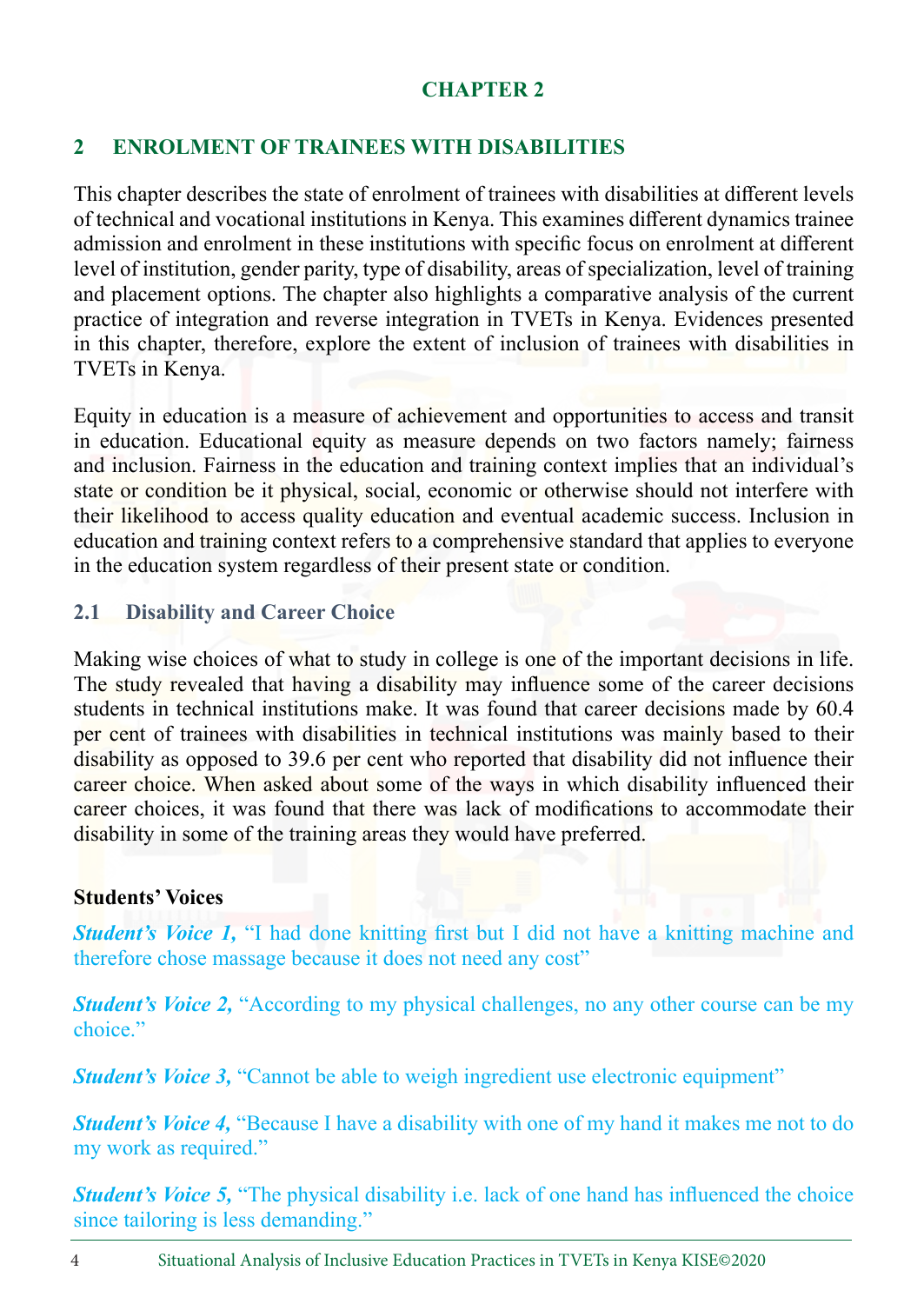*Student's Voice 6,* "Because of my disability I got garment making instead of food and nutrition"

*Student's Voice 7,* "Standing too long during workshop. I feel pain and at times my legs swell."

*Student's Voice 8,* "It affects because sometime he skips class hours and also the problem comes sometimes when he is carrying his practical."

It was of interest to establish how trainees with disabilities got into their current areas of specialization/training. The study indicates that majority (57.3%) are pursuing the course as they applied themselves while 26.1 per cent reported to have changed from one area of training to the current one after admission. Other trainees said the course they are pursing is due to random placement by KUCCPs and they had no influence over them. Some of the reasons that made trainees with disabilities change from their original areas of specializations to new areas include; desire to avoid theoretical classes, lack of equipment, limitation due to disability (mainly those with physical disability) and rejection by some course instructors due to poor performance.

#### **2.2 The Practice of Integration in Technical Institutions in Kenya**

In Kenya, Technical institutions are classified as National polytechnics (NP), Technical and Training Institutions (TTI) and Vocational and Training Centres (VTC). To increase provision and access to training facilities for trainees with disabilities in TVET, Special Needs Technical and Vocational Institutions (SNTVI) were established. However, most of these institutions have been established within special schools and thus are unclassified by TVETA. Table 2.1 below presents a comparison in enrolment between trainees with and without disabilities in regular technical institutions in Kenya.

| <b>Category of Institution</b>         | Weighted Average Enrolment |             |        | <b>Proportion of</b><br><b>Trainees with</b><br><b>Disabilities</b> |
|----------------------------------------|----------------------------|-------------|--------|---------------------------------------------------------------------|
|                                        | <b>Overall</b>             | <b>Male</b> | Female |                                                                     |
| National Polytechnic                   | 3,785                      | 2,327       | 1,459  | $0.10\%$                                                            |
| <b>Technical Training Institutions</b> | 1,397                      | 806         | 549    | $0.20\%$                                                            |
| <b>Vocational Training Centre</b>      | 147                        | 94          | 51     | $3.50\%$                                                            |

Table 2.1: Enrolment of Trainees with Disabilities in TVET Institutions

From Table 2.1 above, enrolment is highest in National polytechnics with an average of 3,785 and lowest in Vocational Training Centres with an average of 147 trainees annually. It was found that trainees with disabilities constitute less than 4% of the total student population in TVET institutions in Kenya. Further, majority of trainees with disabilities are enrolled in Vocational Training Centres which is the lowest level among the technical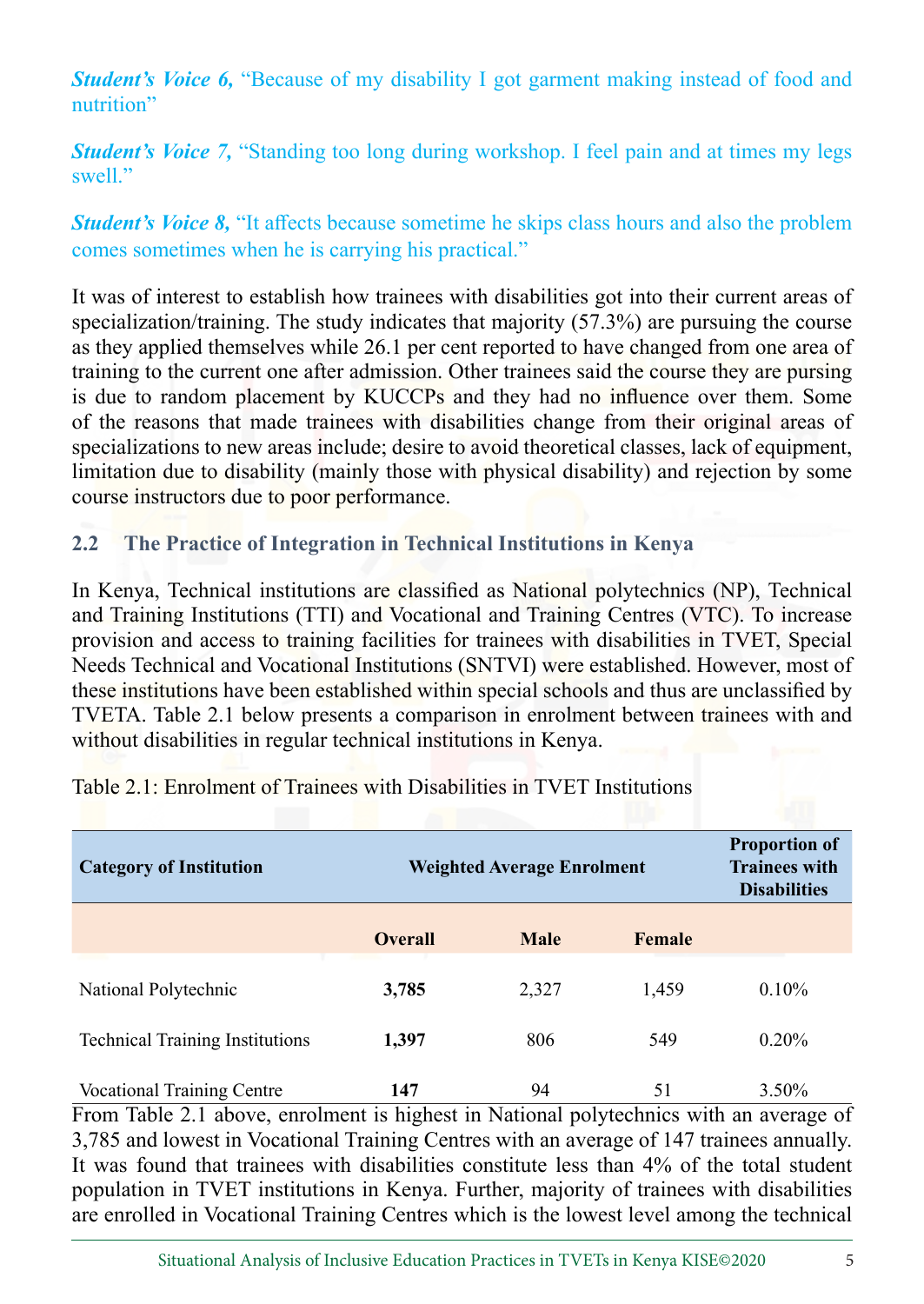institutions in Kenya. National Polytechnics and Technical Training Institutions which have more specialized training programmes and equipment enrol less than 0.5% of trainees with disabilities.

Table 2.2 below presents a comparison in enrolment between trainees with and without disabilities in Special Needs Technical and Vocational Institutions (SNTVI) in Kenya. The purpose of establishing SNTVI was to increase provision and access to training facilities for trainees with disabilities in Kenya.

| <b>Category of Institution</b>         | <b>Weighted Average Enrollment</b> |             |        | <b>Proportion of</b><br><b>Trainees</b><br><b>Without Disabilities</b> |
|----------------------------------------|------------------------------------|-------------|--------|------------------------------------------------------------------------|
|                                        | <b>Overall</b>                     | <b>Male</b> | Female |                                                                        |
| National Polytechnic                   |                                    | ۰           |        |                                                                        |
| <b>Technical Training Institutions</b> | 501                                | 257         | 245    | 31.10%                                                                 |
| <b>Vocational Training Centre</b>      | 82                                 | 42          | 40     | 76.20%                                                                 |

It was found that there is no National Polytechnic established and categorized at a Special Needs Training Institution in Kenya. From Table 2.2 above, Special Needs TTIs have the highest enrolment with an average of 501 while VTCs have relatively low enrolment rate of 82 trainees annually. Additionally, the proportion of trainees without disabilities enrolled in SNTVIs is significantly higher (31.1% in Special Needs TTIs and 76.2% VTCs) compared to the proportion of trainees with disabilities in regular training institutions. Clearly, a significant proportion of slots which could be possibly reserved for trainees with disabilities are taken away by their typically developing counterparts in both regular and Special Need TVETs.

# **2.3 Gender Disparities in Enrolment of Trainees with Disabilities in TVET Institutions**

Gender disparities refer to one sex being disadvantaged over the other in experiences and outcomes. According to UNICEF report (2016), education disparities in Basic Education in Kenya has seen in differences in enrolment rates, dropout rates, and survival rates among the sexes. The UNICEF report (2016) also indicated that female shows slightly higher enrolment than their male counterparts at primary level, but the trend switches and widens at secondary level. This study confirms the findings by Stromquist (2014), a global study which makes a general conclusion that the male gender dominates the female in technical education across the globe. Table 2.3 below presents current situation in gender disparities in enrolment of trainees with disabilities in technical and vocational training institutions.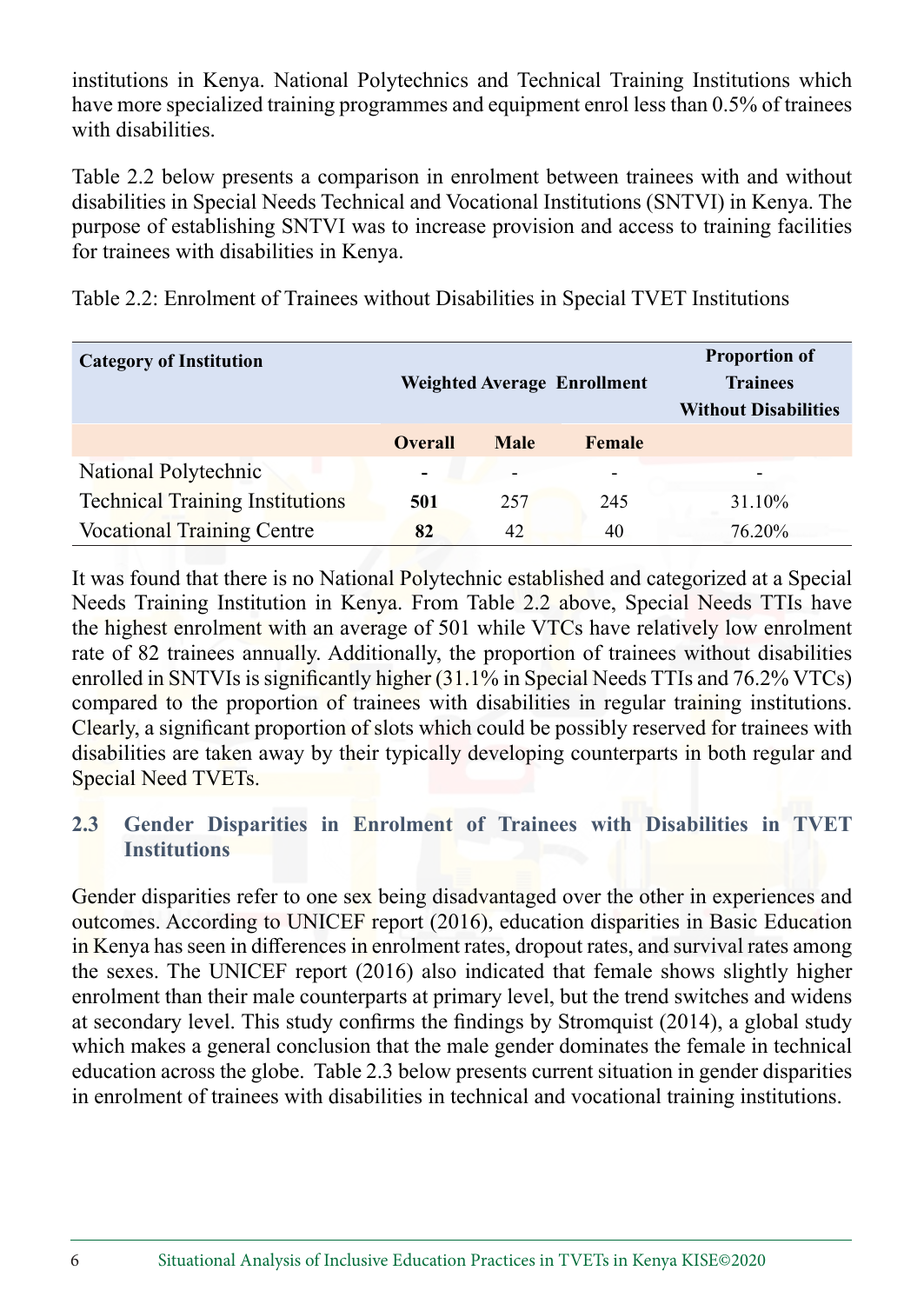| <b>Category of Institution</b>         | <b>Male</b> | Female | <b>Total</b> |
|----------------------------------------|-------------|--------|--------------|
| <b>Overall Enrolment</b>               | 56          | 44     | 100%         |
| National Polytechnic                   | 47          | 53     | 100%         |
| <b>Technical Training Institutions</b> | 60          | 40     | 100%         |
| <b>Vocational Training Centre</b>      | 56          | 44     | $100\%$      |

Table 2.3: Gender Differences in Enrolment of Trainees with Disabilities in TVETs

Comparing the enrolment of trainees with disabilities in TVET institutions in Kenya, the survey reveals that there are more male trainees at 56% compared to their female counterparts at 44% as shown in Table 2.3 above. The trend of enrolling more males than female trainees with disabilities in TVET institutions was observed as being more noticeable at the technical training institutions and vocational training centres at 60% and 56% respectively. However, it was observed that more female trainees with disabilities were enrolled more in national polytechnics at 53% compares to males at 47%.

#### **2.4 Trainee Enrolment per Disability Domain**

There are many different types of disabilities that can affect the normal functioning of performance of an individual. However, most of these disabilities do not necessarily affect the learning ability of an individual, thus, given necessary support a person with disability has the potential to perform like any other person. This survey revealed that some of the most prevalent types of disabilities among trainees enrolled in TVET institutions include; physical disabilities, learning disabilities, mental disabilities, deaf, hard of hearing, low vision, blind and those with cerebral palsy as presented in Table 2.4 below. Other disabilities found in the field included epilepsy, dyslexia and albinism.

| <b>TYPE OF DISABILITY</b>       | <b>NP</b>                          | <b>TTI</b> | <b>VTC</b> | <b>TOTAL</b> |
|---------------------------------|------------------------------------|------------|------------|--------------|
| <b>Overall Enrolment</b>        | 8.96                               | 22.6       | 68.5       | 100.0%       |
| <b>Physical Disabilities</b>    | 12.1                               | 21.2       | 66.7       | 100.0%       |
| <b>Learning Disability</b>      | 6.1                                | 36.4       | 57.6       | 100.0%       |
| <b>Mental Disability</b>        | 3.7                                | 25.9       | 70.4       | $100.0\%$    |
| Deaf                            | 11.1                               | 27.8       | 61.1       | 100.0%       |
| Hard of Hearing                 | 7.1                                | 21.4       | 71.4       | 100.0%       |
| Low Vision                      | $\theta$                           | 35.7       | 64.3       | 100.0%       |
| <b>Blind</b>                    | 14.3                               | $\theta$   | 85.7       | 100.0%       |
| Cerebral Palsy                  | 20                                 | $\Omega$   | 80         | 100.0%       |
| Other                           | 8.3                                | 16.7       | 75         | 100.0%       |
| $NP \cdot National\,Pohtochnic$ | $TTI$ Tochnical Training Institute |            | VTC        | Vocational   |

Table 2.4: Enrolment of Trainees with Different Disabilities in TVET Institutions

*NP: National Polytechnic TTI: Technical Training Institute VTC: Vocational Training Centre*

From Table 2.4 above, it is clear that enrolment of trainees with disabilities is highest at vocational training centres and least in National polytechnics regardless of their type of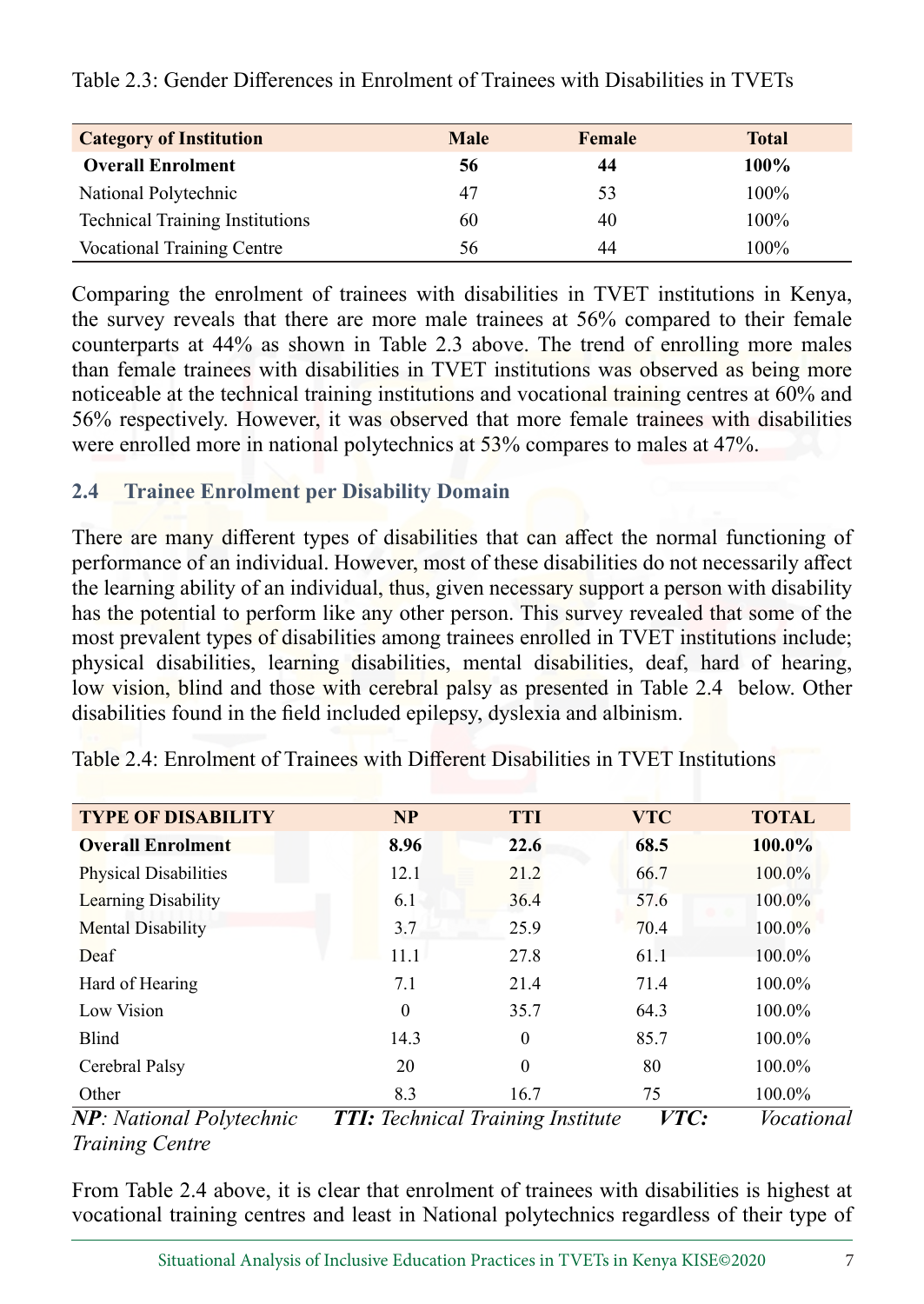disability. It was found that over 68% of trainees with disabilities in technical institutions are enrolled in vocational training centres, 22.6% in technical training institutes and only 8% in national polytechnics. This implies that most trainees with disabilities have access to low level training which is available in vocational training institutions. National polytechnics and technical training institutions which are better equipped to train more specialized and diversified programmes seem to have a significantly low enrolment of trainees with disabilities.

While the nature and type of disability may affect enrolment rate, the philosophy of educational equity and fairness demand that each person is given equal opportunity to access quality education and training. Table 2.5 below presents a comparative enrolment of trainees with disabilities from the most to the least prevalent.

| <b>Average Enrolment</b> |           |            |            |  |  |
|--------------------------|-----------|------------|------------|--|--|
| <b>Overall</b>           | <b>NP</b> | <b>TTI</b> | <b>VTC</b> |  |  |
| 33.7                     | 47.1      | 29.2       | 33.6       |  |  |
| 16.8                     | 11.8      | 25         | 14.5       |  |  |
| 13.8                     | 5.9       | 14.6       | 14.5       |  |  |
| 9.2                      | 11.8      | 10.4       | 8.4        |  |  |
| 7.1                      | 0.0       | 10.4       | 6.9        |  |  |
| 7.1                      | 5.9       | 6.3        | 7.6        |  |  |
| 3.6                      | 5.9       | 0.0        | 4.6        |  |  |
| 2.6                      | 5.9       | 0.0        | 3.1        |  |  |
| 6.1                      | 5.9       | 4.2        | 6.9        |  |  |
| 100%                     | 100%      | 100%       | 100%       |  |  |
|                          |           |            |            |  |  |

Table 2.5: Prevalent Disability in In TVET Institutions

*NP: National Polytechnic TTI: Technical Training Institute VTC: Vocational Training Centre*

Comparing enrolment of trainees with different disabilities in TVET institutions in Kenya, it was observed that those with physical disabilities were enrolled more than the rest at 33.7%, followed closely by those with mental disabilities and learning disabilities at 16.8% and 13.8% respectively. Trainees who were blind and those with cerebral palsy had the least enrolment in technical institutions in Kenya. The large variations in enrolment of trainees with respect to the type of their disabilities as presented in Table 2.5 above reveals that some disabilities are at a disadvantage than others. The level of severity of a disability is likely to affect enrolment. In fact, most of the trainees with physical disabilities captured in study had mild and imperceptible motor difficulties.

# **2.5 Enrolment of Trainees with Disabilities in Specialized Programmes**

Most Technical and Vocational Training Institutions (TVETs) in Kenya offer diversified variety of technical, technology and business courses. Some of these courses are offered at different levels primarily identified as craft certificate and diploma courses. Some national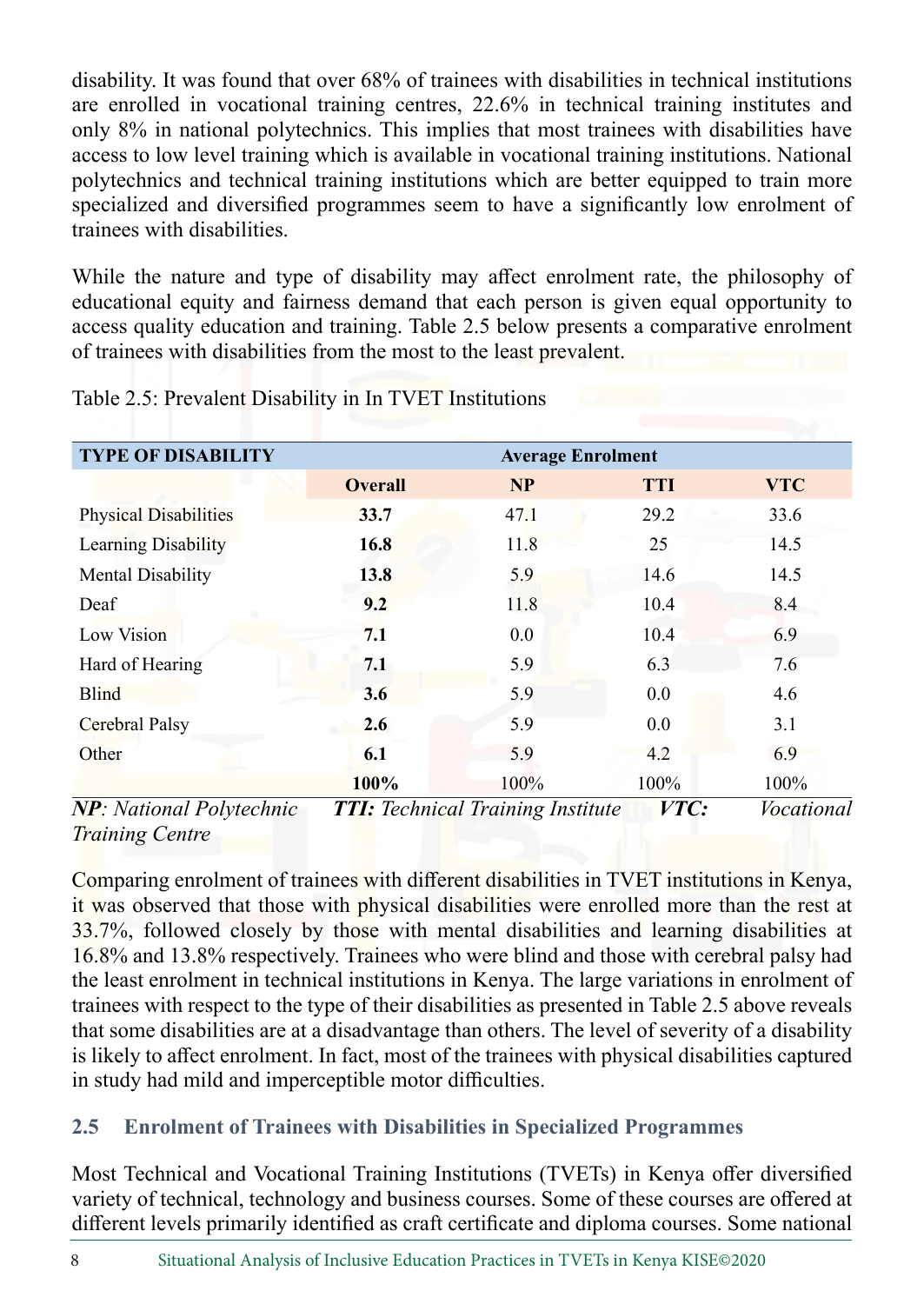polytechnics and TTIs offer higher national diploma courses. Table 2.6 below presents enrolment of trainees with disabilities into different areas of specialization.

|  |  |  | Table 2.6: Enrolment of Trainees with Disabilities in Specialized Training |  |
|--|--|--|----------------------------------------------------------------------------|--|
|  |  |  |                                                                            |  |

| <b>COURSES</b>                              | <b>Craft Certificate</b> | <b>Diploma</b> | <b>Weighted Average</b> |
|---------------------------------------------|--------------------------|----------------|-------------------------|
| Fashion Design & Garment Making             | 20.1                     | 0.5            | 20.6%                   |
| Beauty & Hair Dressing                      | 13.2                     | 0.5            | 13.8%                   |
| <b>Hospitality Courses</b>                  | 9.2                      | 1.9            | 11.1%                   |
| Leather work                                | 7.3                      | 0.5            | 7.8%                    |
| Beadwork                                    | 4.6                      | 2.8            | 7.3%                    |
| Plumbing                                    | 6.9                      | 0.0            | 6.9%                    |
| Carpentry and Joinery                       | 4.6                      | 1.8            | 6.4%                    |
| <b>Electrical Installation</b>              | 3.7                      | 2.2            | $6.0\%$                 |
| <b>Business Courses</b>                     | 4.1                      | 0.0            | 4.1%                    |
| <b>Welding and Fabrication</b>              | 3.7                      | 0.0            | 3.8%                    |
| <b>Building Construction</b>                | 2.3                      | 0.0            | 2.3%                    |
| <b>Automotive Technology</b>                | 2.3                      | 0.0            | 2.3%                    |
| Social work & Community Development         | 0.9                      | 0.5            | 1.4%                    |
| <b>Information Communication Technology</b> | 0.9                      | 0.0            | 0.9%                    |
| Other                                       | 4.1                      | 1.4            | 5.5%                    |
| <b>TOTAL</b>                                | 87.9%                    | 12.1%          | 100.0%                  |

From Table 2.6 above, it is clear that trainees with disabilities are enrolled mostly in craft certificate courses (87.9%) and only 12.1% are enrolled at diploma level. Additionally, it was also noted that majority of trainees with disabilities specialize in hospitality courses, fashion and design, garment making, beauty and hair dressing. It was also observed that trainees with disabilities were least enrolled in some areas such as Business Courses, Welding and Fabrication, Building Construction, Automotive Technology, Information Communication Technology, Social work and Community Development. It is important that the training in technical institution include all persons including those with disabilities so that this, previously marginalized group, could have a diversified skill. (See Appendix A)

#### **2.6 Mode of Access into Technical Training Institutions**

Kenya University and Colleges Central Placement Service (KUPPs) is mandated placement of students in various institutions of higher learning. The government of Kenya, through other programmes and institutions like the National Youth Service (NYS) target to empower the youth especially through the provision of access to quality education and Training. This study sought to establish how some of these initiatives play a role in the placement of trainees with disabilities in TVET institutions in Kenya. Table 2.7 presents a summary of placement options of trainees with disabilities into TVET institutions in Kenya.

Table 2.7: Placement of trainees with Various Disabilities in TVET Institutions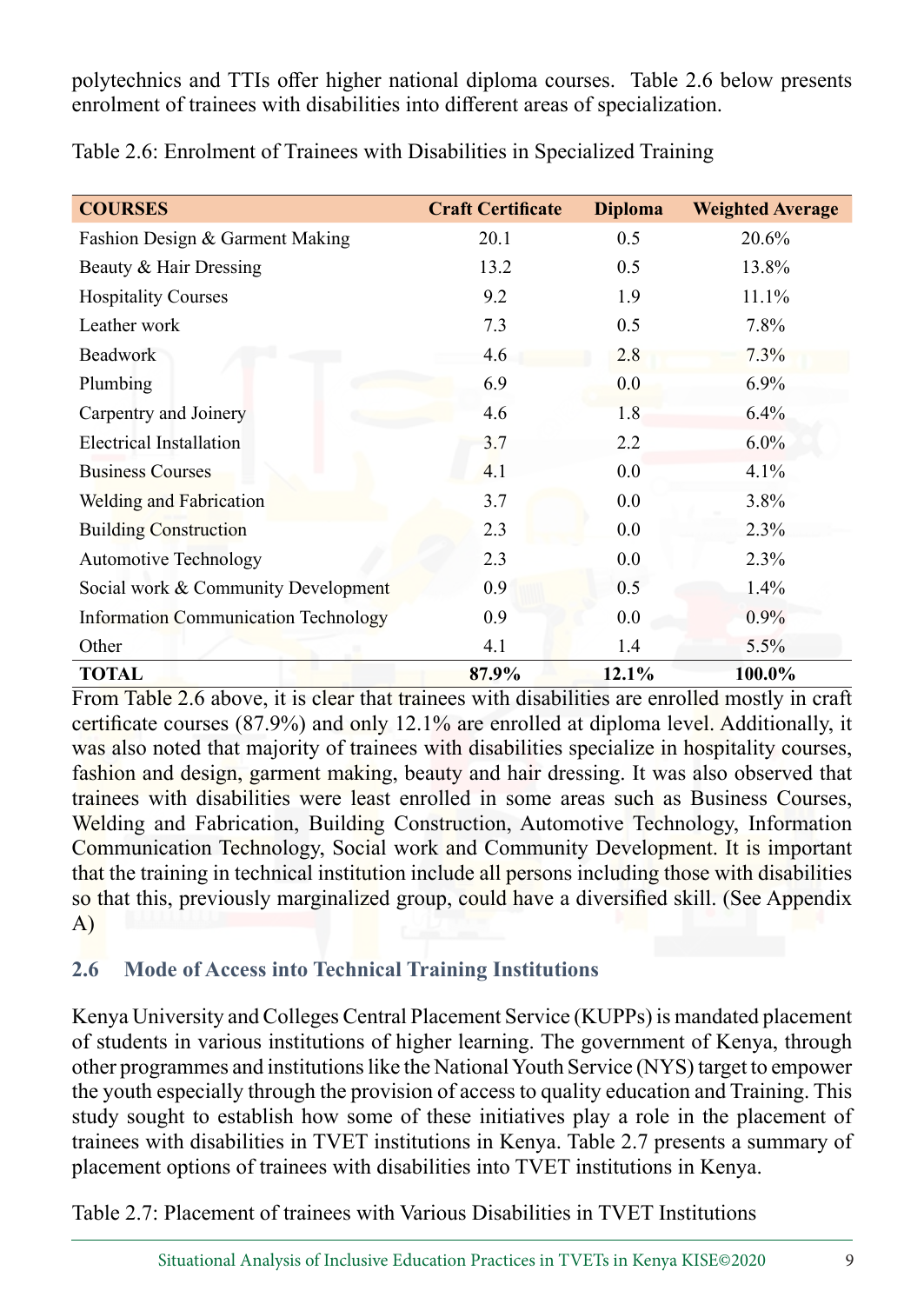| <b>TYPE OF DISABILITY</b> | <b>KUCCPs</b><br><b>Placement</b> | <b>Other Govt.</b><br><b>Program</b> | <b>Direct Ap-</b><br>plication to<br><b>Institution</b> | <b>Other</b><br><b>Means</b> | <b>TOTAL</b> |
|---------------------------|-----------------------------------|--------------------------------------|---------------------------------------------------------|------------------------------|--------------|
| <b>Overall Placement</b>  | 9.1                               | 0.1                                  | 72.6                                                    | 18.2                         | 100%         |
| Physical Disabilities     | 14.1                              | 6.3                                  | 73.4                                                    | 6.3                          | $100\%$      |
| Learning Disability       | 0.0                               | 0.0                                  | 80.6                                                    | 19.4                         | 100%         |
| Mental Disability         | 4.0                               | 0.0                                  | 76.0                                                    | 20.0                         | $100\%$      |
| Deaf                      | 0.0                               | 35.3                                 | 64.7                                                    | 0.0                          | $100\%$      |
| Low Vision                | 7.1                               | 7.1                                  | 78.6                                                    | 7.1                          | $100\%$      |
| Hard of Hearing           | 7.1                               | 0.0                                  | 85.7                                                    | 7.1                          | 100%         |
| <b>Blind</b>              | 0.0                               | 14.3                                 | 71.4                                                    | 14.3                         | 100%         |
| Cerebral Palsy            | 0.0                               | 0.0                                  | 80.0                                                    | 20.0                         | 100%         |
| Other                     | 6.9                               | 6.4                                  | 75.5                                                    | 11.2                         | 100%         |

The survey revealed about 72.6% of trainees with disabilities get admission to TVET institutions by making direct applications to these institutions, majority of whom are those with learning disabilities and hard of hearing. Only 9.1% of those with disabilities are placed in TVETs by Kenya University and colleges' central placement authority (KUCCPs), majority of whom are those with physical disabilities. This implies that admission of trainees with disabilities into technical institutions in Kenya lacks adequate support and only those who are able to make direct application to the institution are likely to get a change.

Further, it was also revealed that a significant proportion of at least 18.2% of trainees with disabilities get their admission through other means. These other means of admission into TVETs were identified initiatives and interventions of educational partners as such as Nongovernmental Organizations (NGOs) in various parts of the country, vibrant communitybased organizations (CBOs) and/or Faith-Based Organizations (FBOs).

Finally, while it appears that other government programs contribute to only 0.1 per cent of total enrolment of trainees with disabilities in technical institutions in Kenya, it is important to note that some government programmes such as the National Youth Service (NYS) have increased placement of youth with disabilities into training institutions. For instance, admission of the deaf into technical institutions has increased significantly due to NYS interventions.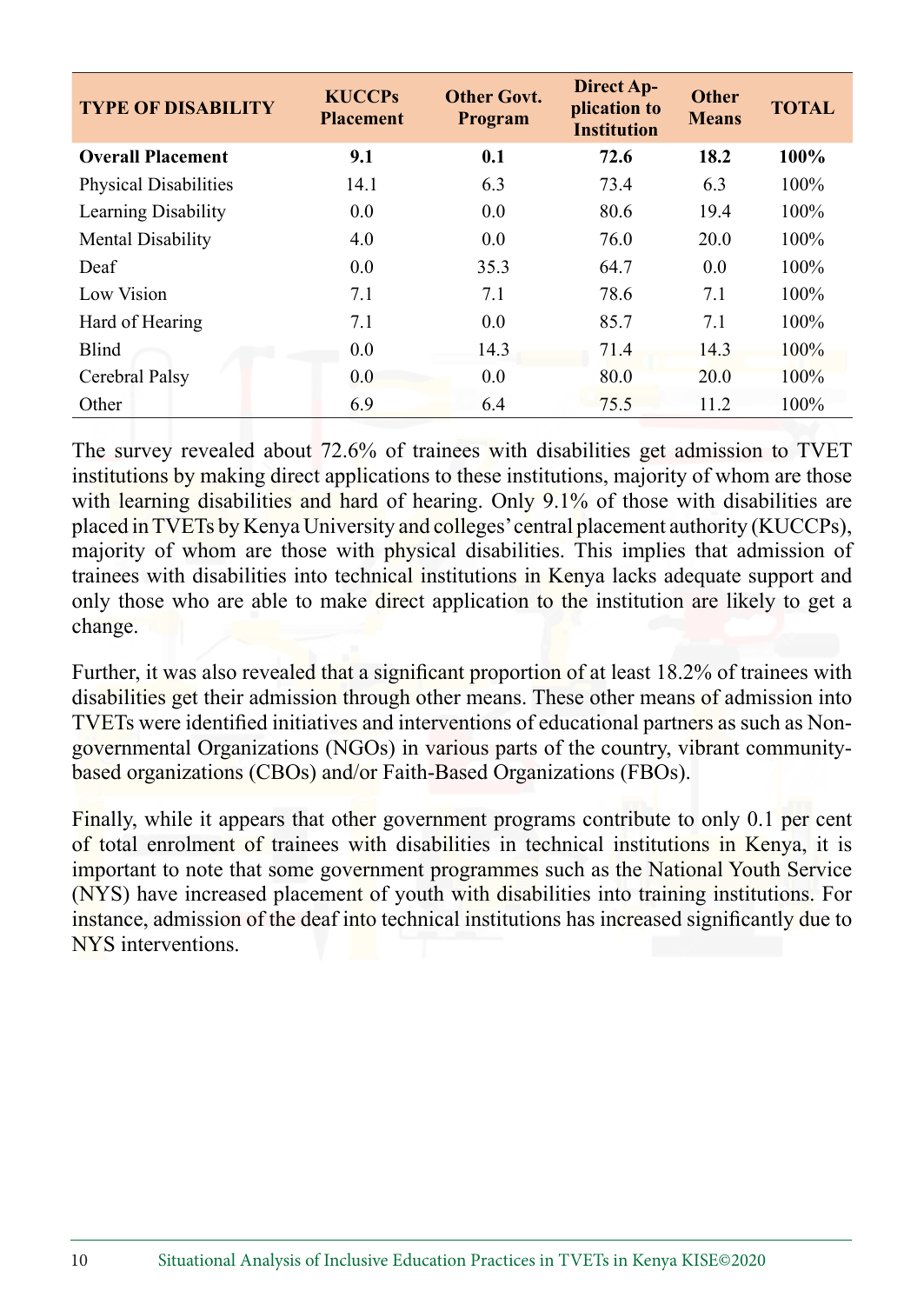#### **CHAPTER 3**

# **3 SUPPORT SERVICES FOR TRAINEES WITH DISABILITIES IN KENYA**

#### **3.1 Provision of Support Services for Trainees with Disabilities**

Provision of support services to trainees with disabilities improves the quality of education and skills acquired. One a student with disability is enrolled in the educational mainstream programmes, support mechanisms need to be put in place to improve their learning and training experience. Some of these services may not necessarily involve financial implication to the institution. This study sought to establish the nature of support services given to trainees with disabilities in institutions where they are enrolled. Table 3.1 below presents some of the most common services offered to trainees with disabilities in different technical training institutions in Kenya.

| <b>Support Service</b>                  | <b>Percentage of Institutions providing</b> |
|-----------------------------------------|---------------------------------------------|
| Guidance & Counselling                  | 5.8                                         |
| <b>Individualized Planning</b>          | 1.4                                         |
| Sighted Guide                           | 6.9                                         |
| Sign Language Interpretation            | 2.0                                         |
| <b>Braille Services</b>                 | 2.0                                         |
| <b>Teaching Aids</b>                    | 1.0                                         |
| Care Givers                             | 0.4                                         |
| No Specific Support/Extra Support Staff | 80.7                                        |
| <b>Total</b>                            | 100.0%                                      |

Table 3.1: Nature of Available Support Services to Trainees with Disabilities

Evidence from the field indicate that only 19.3% of TVET institutions in Kenya offer some support services to trainees with disabilities. Availing of sighted guides to trainees with visual impairment was offered as a support service by most special needs training institutions while guidance and Counselling by other regular TVETs. The rest (80.7%) of TVETs in Kenya did not offer any specific support service to trainees with disabilities despite enrolling them in various training programmes.

#### **3.2 Provision of Equipment and Assistive Devices for Trainees with Disabilities**

Persons with disabilities require assistive devices to overcome some of their physical limitations and function optimally. Provision of special equipment and assistive devices to trainees with disabilities in technical institutions is fundamental in realizing quality training for all. This study sought to find out the nature and extent of provision of support service to trainees with disabilities in technical institutions in Kenya. Figure 3.1 below presents some special equipment and assistive devices offered to trainees with disabilities.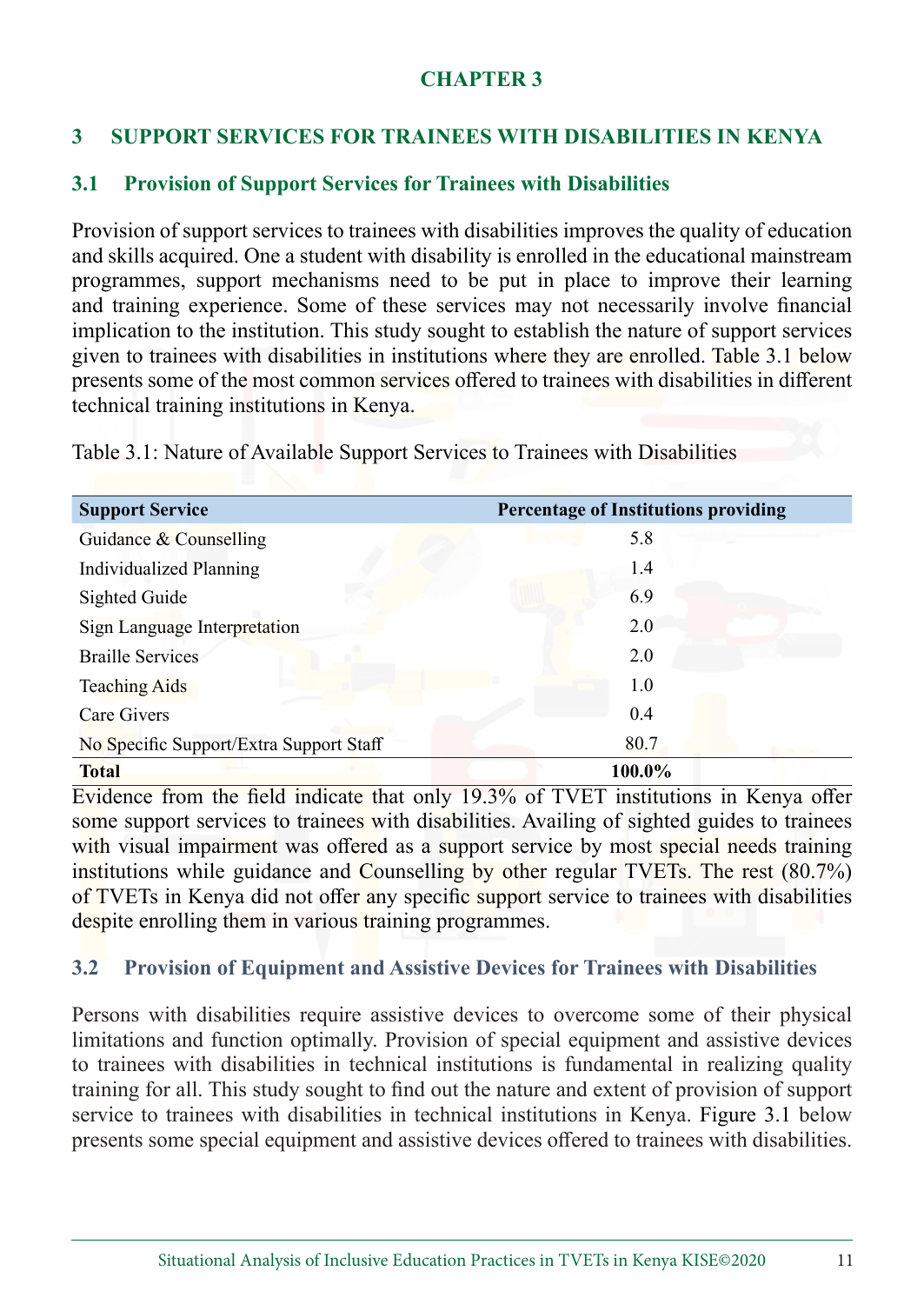

Figure 3.1: Equipment and Assistive Devices

As presented in Figure 3.1 above, Special Needs Technical and Vocational Institutions (SNTVI) offer a variety of support services to their trainees with disabilities. Wheelchairs, glasses, massage beds, hearing aids and laptops are among the mostly offered equipment and assistive devices. On the contrast, National Polytechnics have a very serious deficit in the provision of equipment and assistive devices to trainees with disabilities. Some devices such as massage beds, braille machines and laptops are none existent in most national polytechnics and technical training institutions. This implies that trainees with disability are rarely access quality education and training at these higher levels due to lack of assistive devices and equipment.

Further, it can also be deduced from Figure 3.1 above that among the three non-SNTVI institutions, VTCs are fairly well endowed with equipment and assistive devices for trainees with disability such as adapted sewing machines (43%) and walking sticks (39%). This may be attributed to the fact that the colleges offer training mainly at lower certificate levels. These colleges are also located within their neighbourhood in villages and estates, hence, easily accessed by trainees with disability and are also getting support from some county governments.

# **3.3 Representation of Trainees with Disabilities in Student Leadership**

Student leadership is an important aspect of schooling just as excellence in academic and sports are. Some of the benefits of student leadership include learning and practicing building relationships, setting role models and mastering the art of motivating, directing and influencing people. The government of Kenya under the Ministry of Education embraced student leadership by instituting student councils in all learning institutions. Acquiring a leadership position in the student council ought to motivate and encourage democratic participation of all students where everyone is given an opportunity to seek a mandate to lead others. Figure 3.2 below presents different means through which trainees with disabilities get to be represented in student councils.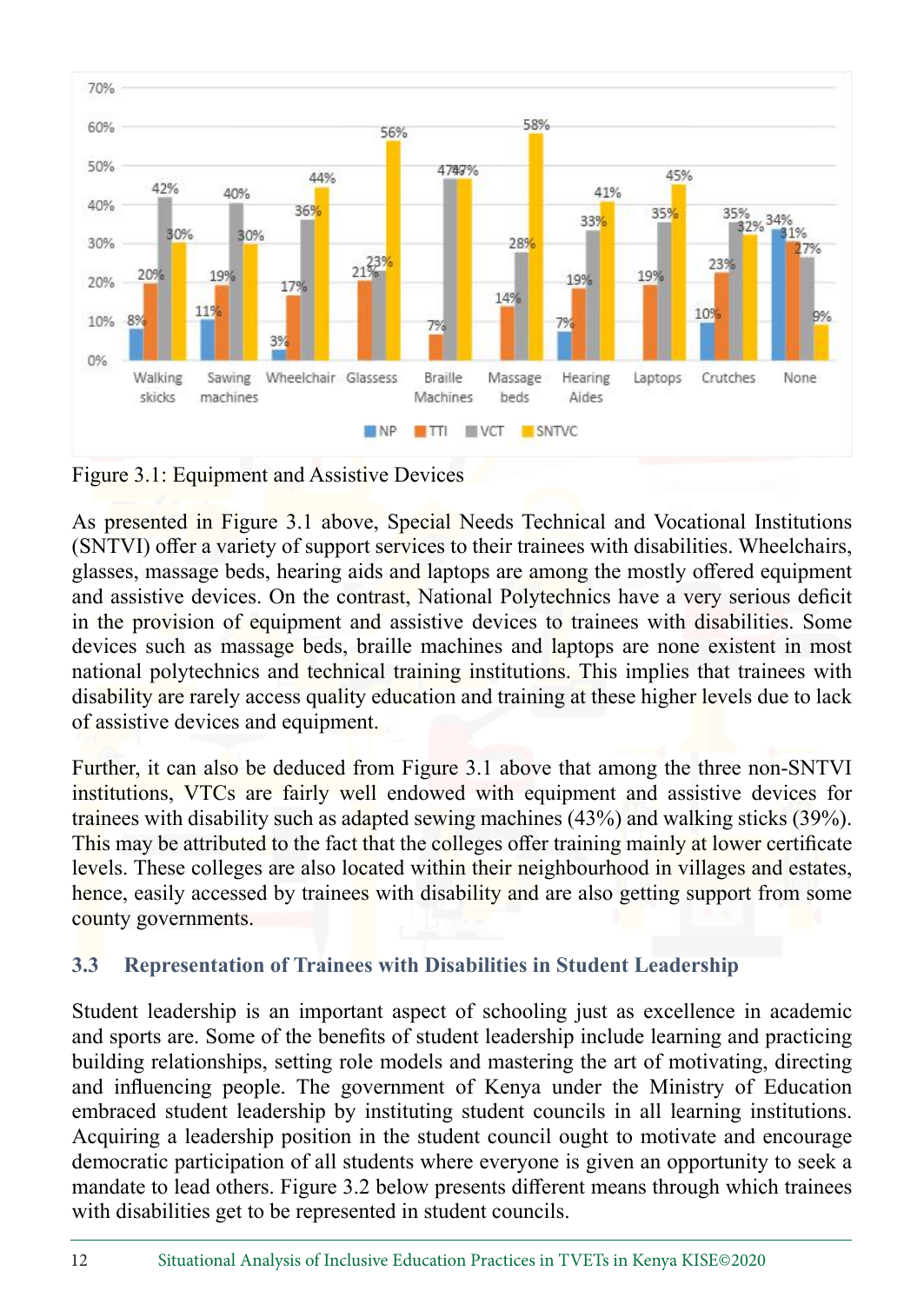Figure 3.2: Representation of Trainees with Disabilities in Student Council

Evidence from the field indicate that 44.4% of TVET institutions have trainees with disabilities represented in their student council while 55.6% of these institutions do not have trainees with disabilities in the student leadership. It was found that 16.7% of TVETs have a reserved slot for trainees with disabilities in their student's council and 13.5% allow representation only through election by popular vote. This may be a demonstration of positive endeavours towards the realization of embracing inclusive practices. On the other hand, some institutions allow students with disabilities to nominate their representative while in others, school administration plays a role in the nomination of representatives. This scenario implies that trainees with disability may not be taking active in student leadership.

To uncover more details in the nature of representation of trainees with disabilities in various institutions, each category of institutions was isolated and the details presented in Table 3.2 below.

| <b>REPRESENTATION</b>            | <b>NP</b>                                | <b>TTI</b> | <b>VTC</b> | <b>SNTVI</b> | <b>TOTAL</b>      |
|----------------------------------|------------------------------------------|------------|------------|--------------|-------------------|
| Nomination by the Administration | 25.0                                     | 39.3       | 16.1       | 19.6         | 100.0%            |
| Nomination by Others             | 29.2                                     | 22.9       | 2.1        | 45.8         | 100.0%            |
| Election                         | 14.9                                     | 33.3       | 13.8       | 37.9         | 100.0%            |
| A reserved Slot                  | 41.4                                     | 24.3       | 18.6       | 15.7         | 100.0%            |
| No representation                | 10.1                                     | 38.4       | 43.5       | 8.0          | 100.0%            |
| $NP$ National Polytechnic        | <b>TTI:</b> Technical Training Institute |            |            | <i>VTC</i> : | <i>Vocational</i> |

Table 3.2: Trainee Representation in Different Levels of Technical Institutes

*NP: National Polytechnic TTI: Technical Training Institute VTC: Vocational Training Centre SNTVI: Special Needs Technical and Vocational Institution*

As presented in Table 3.2 above, Technical Training Institutes and National Polytechnics dominated where administration either nominates a student representative or create a reserved slot for a trainee with disability in the student council. It was also noted that special needs technical and vocational institutions and technical training institutions encourages representation of trainees with disabilities into the student's council through election by popular vote. This implies that given conducive environment, trainees with disabilities would compete for elective positions in leadership and would enhance opportunities to articulate issues affecting them. Conversely the representation VTCs and some TTIs was relatively low and in some cases no representation at all.

# **3.4 Resource Management in TVET Institutions in Kenya**

From the above chart, most of support goes towards bursary and related funding (61%) and least support went to training resources (5%), equipment and devices receiving (7%).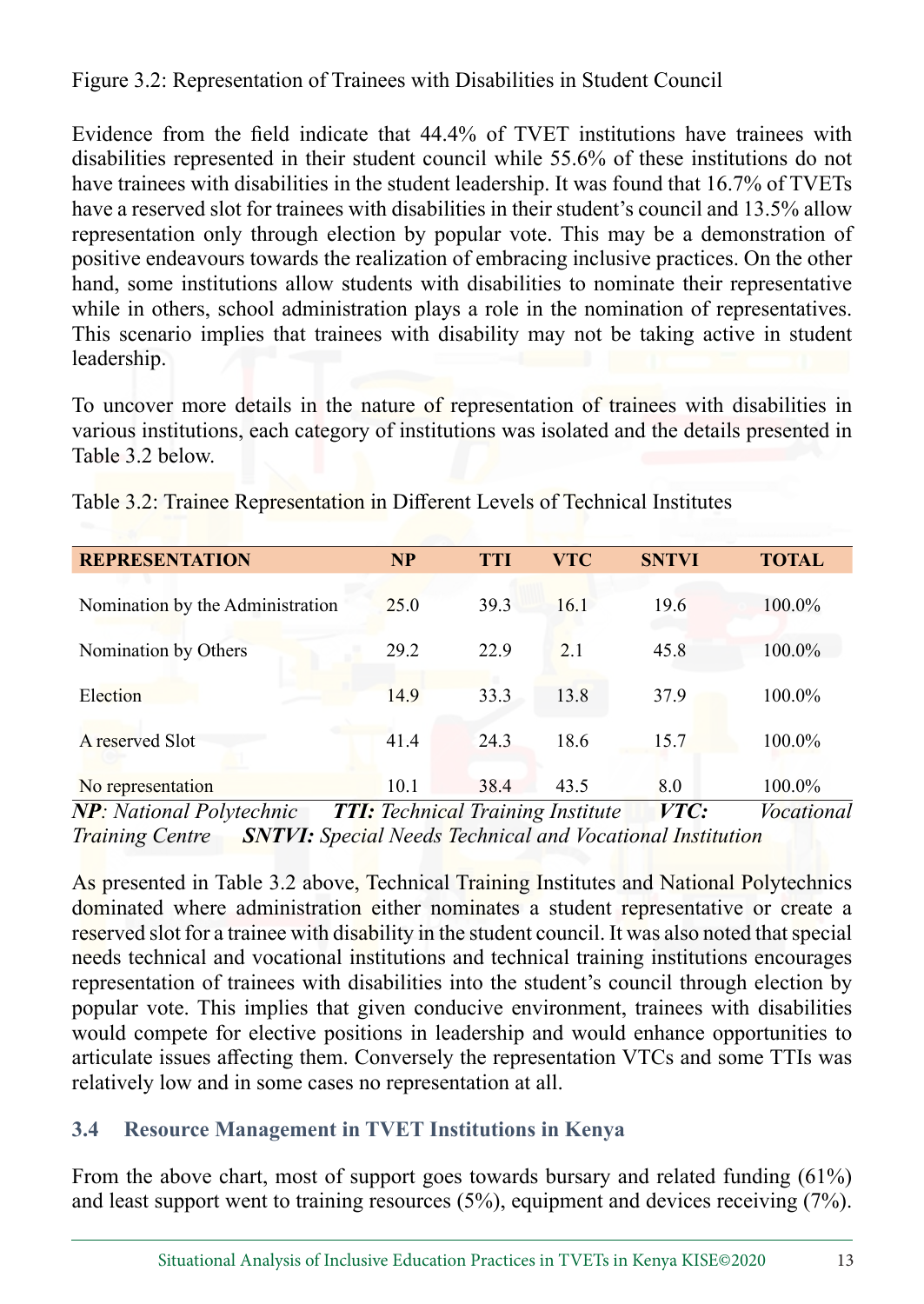This implies that most institutions are likely to operate with inadequate training resources, equipment and devices thereby compromising the quality of training.

It also points to poor management of funds received as fees considering that most of the institutions were not well resourced even after receiving huge funding through bursary and related funding.



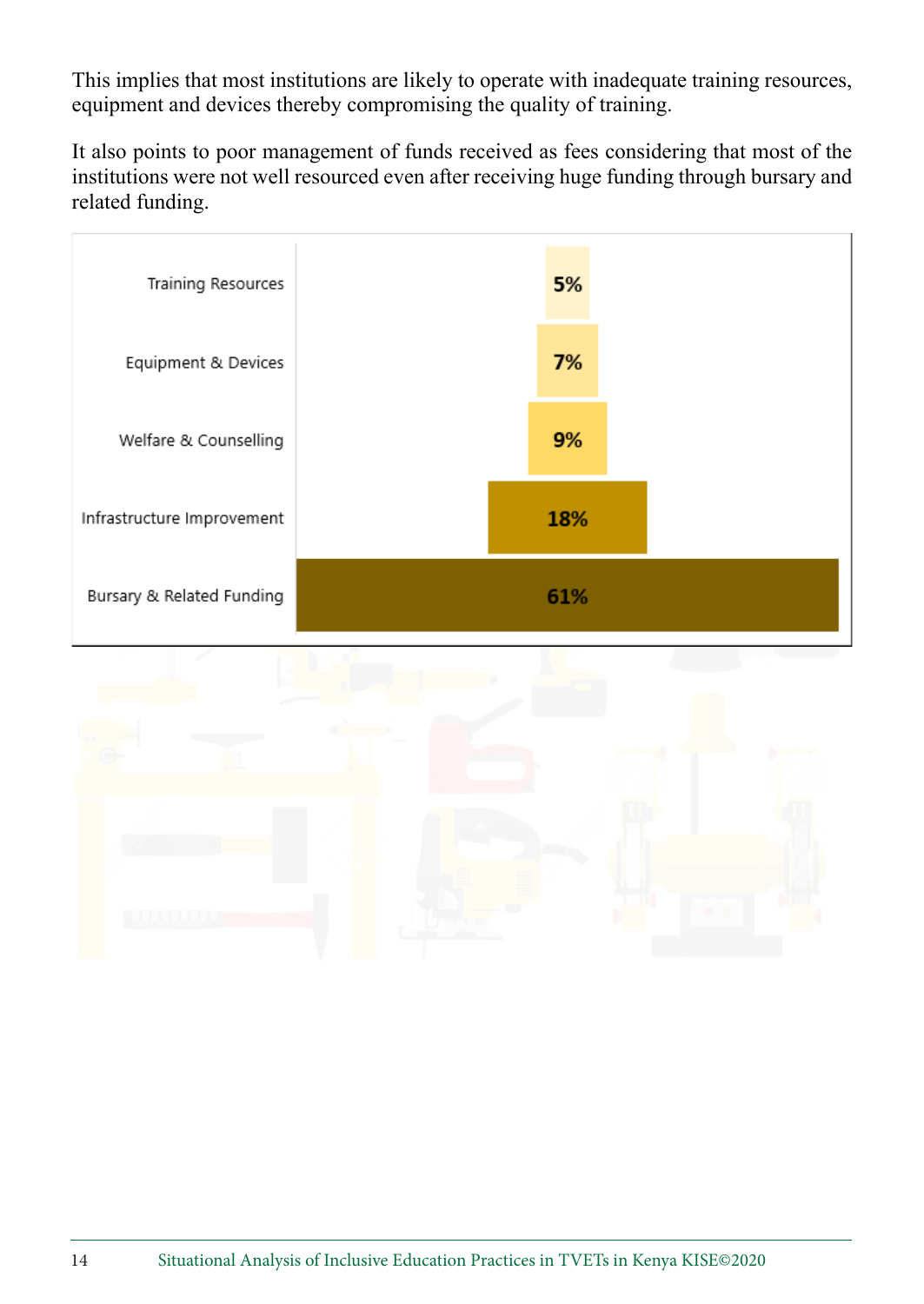#### **CHAPTER 4**

# **4 CHALLENGES IN THE PROVISION OF QUALITY TRAINING**

#### **4.1 Trainees with Disabilities Response on Challenges they face in TVET Institutions**

Previously, studies on challenges facing graduates from technical institutions by renown scholars and education practitioners have revealed that inadequate supply of instructional materials (Dasmani, 2011), inadequate training facilities, weak linkages with local industries for hands-on-experience (Woyo, 2013) for both instructors and trainees lead to ineffective and inefficient training of students while emphasis is placed on passing final examination. This inadequacy in preparation for the job market brought workplace challenges to the graduates (Dasmani, 2011; Woyo, 2013). This study sought to establish the kind of challenges that trainees with disabilities experience in technical and vocational education.

| <b>CHALLENGE IDENTIFIED</b>                               | <b>PERCENTAGE</b> |
|-----------------------------------------------------------|-------------------|
| Inadequate Equipment/ Devices to Support Training         | 45.30%            |
| <b>School Fees Challenges</b>                             | 34.40%            |
| Inadequate Facilities e.g. Classrooms, Hostels, Workshops | 32.90%            |
| Communication with others                                 | 17.30%            |
| Long Distance to School                                   | 15.60%            |
| Poor environment                                          | 4.70%             |

In the above table, lack of equipment/devices for training purposes was cited as the greatest challenge at 30.2%. Specialized equipment and devices including adapted sewing machines, adapted computers, braille machines, wheel chairs, hearing aids, among others are important for supporting trainees with disabilities. Lack of the same has adverse effect on participation in the training programme.

Trainees identified lack of school fees as the second major challenge at 22.9%. School fees issues have the potential to disrupt the training programme leading to either dropout or delayed completion of the courses that explains why it is ranked high by trainees.

Inadequacy of facilities such as classrooms, laboratories and workshops were the third ranked challenge at 21.9 per cent. Availability and adequacy of training facilities may have been considered important by trainees due to its effect on trainee participation, learning and achievement. Trainees reported poor infrastructure created a barrier to learning especially hands on practical skills and impacted on the choice of course of specialization.

Communication challenge was significantly at 11.5 per cent. The use of sign language, braille, finger spelling, large prints and other alternative communication techniques is important in exchange of information and ideas with trainees with disabilities during the training.

The distance covered by the trainees to the institution and between facilities was a challenge reflected at 10.4%. Trainees with disabilities such as those with cerebral palsy, chronic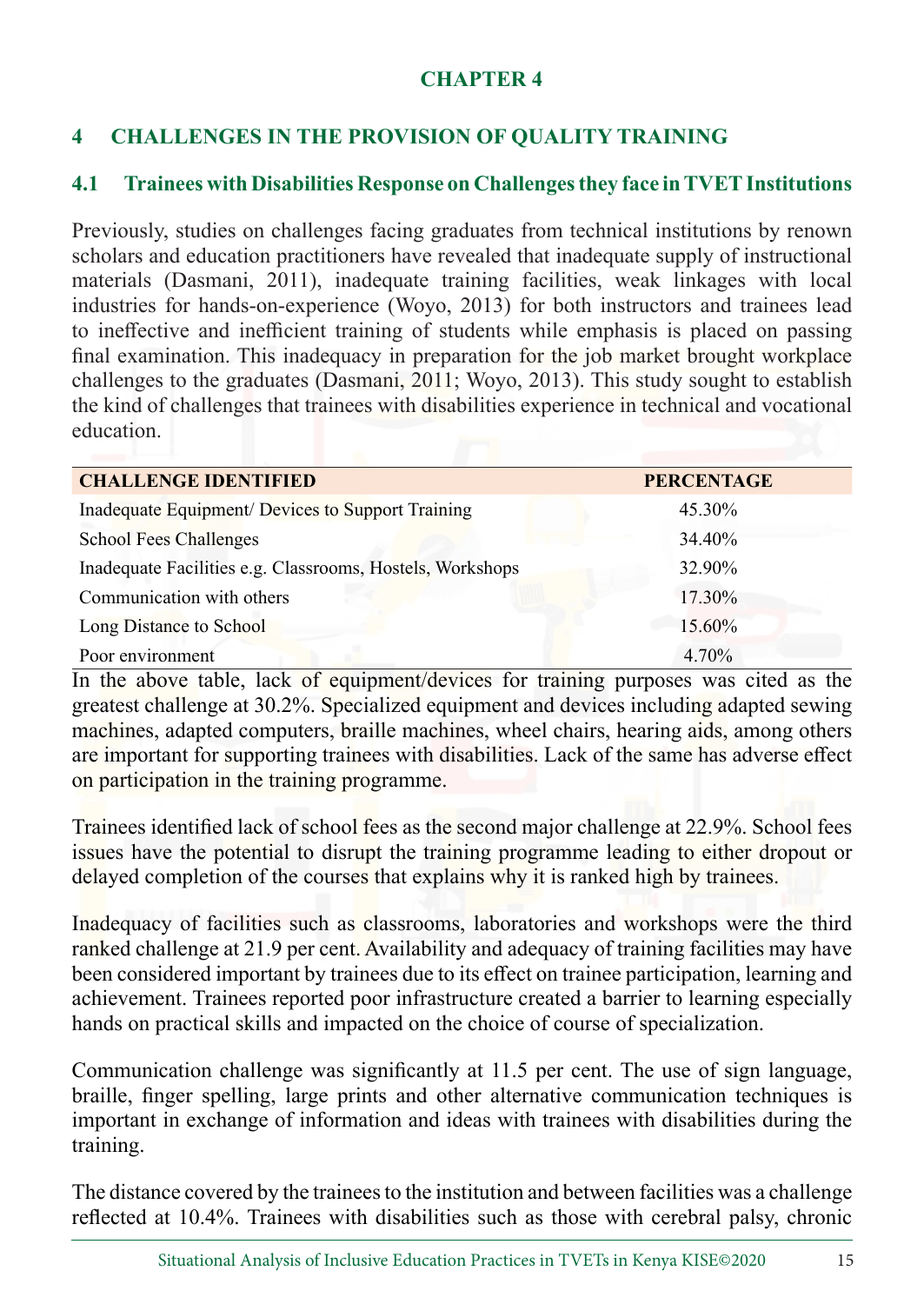health impairments, physical disabilities and visual impairments experienced mobility challenges.

Although the challenge of poor school environment was reported at a low percentage of 3.1 per cent by trainees, a conducive school environment impacts positively on enrolment and training.

#### **4.2 Challenges faced by trainees while choosing the courses in Training Institutions**

Trainees with disabilities reported facing various challenges in their quest for training. Their responses as to which challenges caused them to choose the courses, they took in view of the respective disabilities yielded the following data:

| <b>CHALLENGE FACED BY THE TWDS</b>              | <b>PERCENTAGE</b> |
|-------------------------------------------------|-------------------|
| Theory in the program                           | 24.30%            |
| Ease of start up after training                 | 23.93%            |
| Constrained to the program                      | 22.10%            |
| Unfriendly training facility                    | 11.70%            |
| Inability to get instructions from the Lecturer | 10.37%            |
| Distance between facilities                     | 8.68%             |
| <b>Teacher Unfriendly</b>                       | 5.29%             |
| Need to prove themselves                        | 4.90%             |
| <b>Acquired Disability</b>                      | 3.59%             |
| Lack of tools related to course                 | 3.20%             |
| Lack of Medical support                         | 2.59%             |

The concern of the demand the programs may place on the trainee, especially in theory skewed programs, was reported at 22.03 per cent and made them choose programs that were less demanding. The nature of examination and evaluation was also a matter of concern as was the ability to write and read the notes involved in the training. Ease of starting up or being productive after training influenced them at similar level of 22.03 per cent. Trainees considered whether the courses taken needed significant level of capital for start-up. They shunned courses that required heavy investment. This underscores the social pressure for them to be independent.

The learners indicated that the highest barrier to them pursuing their desired courses was being constrained to certain courses, deemed appropriate, given the type of disability with a frequency of 20.03 per cent. These choices were made for them by parents and institutions that considered 'fitting the trainee' into the facilities and institutions, no evidence was available that there were attempts to make any accommodations that would allow them take their preferred courses. Some trainees considered the inability to understand their instructors, with a frequency of 8.47 per cent, and further got influenced by the friendliness of their instructors at 3.39 per cent. Unfriendly training facilities was reported 8.47 per cent a challenge leading to trainees with disability to change their courses.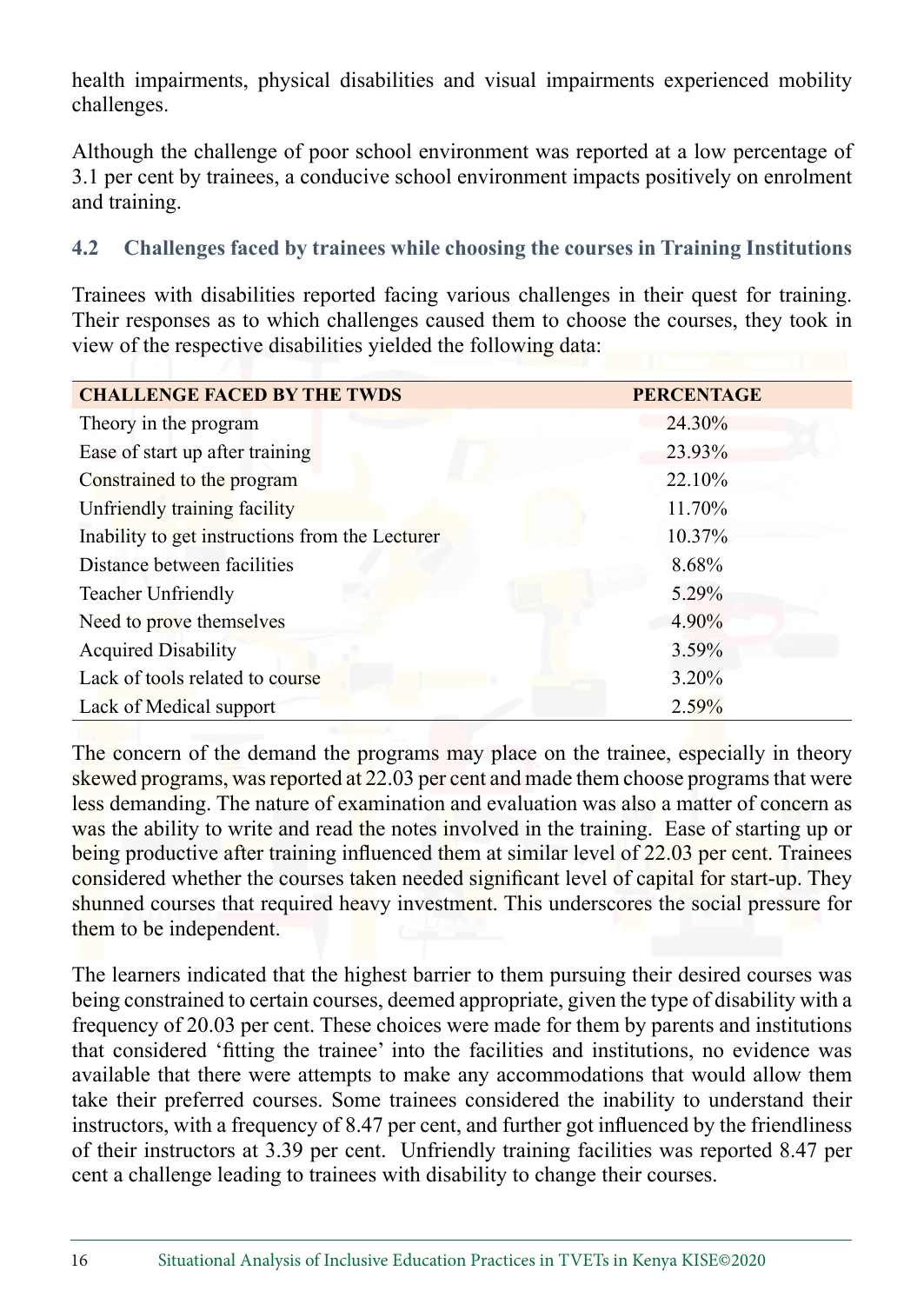| <b>Challenge</b>                 | <b>TTI</b>       | <b>VTC</b> | <b>Overall</b> |
|----------------------------------|------------------|------------|----------------|
| <b>Communication Challenges</b>  | 29               | 22         | 25             |
| Lack of Adequate Resources       | 29               | 22         | 25             |
| <b>Health Issues</b>             | 14               | 11         | 13             |
| Psycho-Social Issues             | 14               | 0          | 6              |
| Lack of Exit Strategy            | 0                | 11         | 6              |
| <b>Lack of Awareness</b>         | $\left( \right)$ | 11         | 6              |
| Lack of Parental Support         | $\Omega$         | 11         | 6              |
| Lack of Uniform                  | 14               | 0          | 6              |
| <b>Lack of Trained Personnel</b> | $\Omega$         |            | 6              |
| <b>Total</b>                     | 100%             | $100\%$    | 100%           |

#### **4.3 Challenges Reported by Heads of Special Needs Technical and Vocational Institutions**

Heads of special TVET Institutions identified communication challenges to be highest at 25%. Trainees with disabilities such as those with sensory impairments, cerebral palsy and intellectual challenge have an accompanying communication difficulty. The heads also indicated that staff are not proficient in alternative communication modes to accommodate diverse trainees.

The lack of adequate resources was ranked at the same level with communication challenges at 25 per cent by both heads' special technical institutes and heads of special vocational training centers. It was reported that allocated resources by the relevant levels of government was inadequate. In some cases, equipment for training was available but materials for course use were not available. In other cases, neither were the labs nor workshops were functional.

Health issues were reported at 13 per cent by heads of special TVET institutions. Health issues are a major concern in institutions with trainees with disabilities as many disabilities have accompanying health challenge. Some trainees with disabilities reported to suffer strains while undertaking prolonged practical lessons. The demand for therapy and regular medical attention enhance the reason for the high rank of this challenge.

Psycho-social issues and lack of uniforms were both placed overall at 6 per cent but they were reflected as major concerns to head of special TTI at 14 per cent. Heads of institutions reported that presence low self-esteem, lack of self-confidence, withdrawal and aggression were common among trainees with disabilities.

Equally, the challenges of lack of exit strategy from college to the world of work, lack of awareness especially on matters of management of disability, lack of parental support, and lack of trained personnel was each reported by heads of special VTCs at 11 per cent which was higher than the overall percentage at 6 per cent.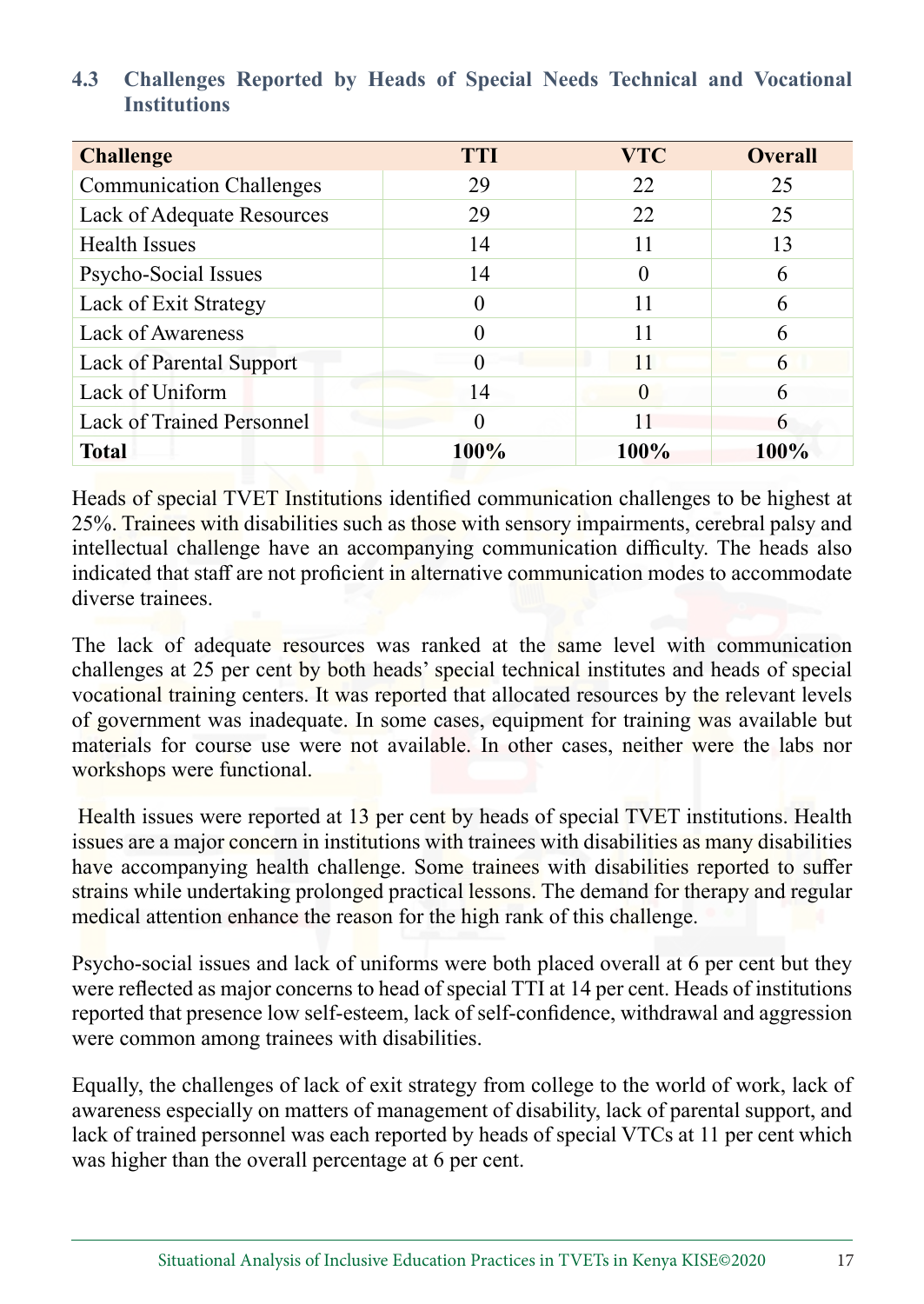#### **4.4 Challenges faced by Regular Technical Training Institutions in training trainees with disabilities**

Heads of regular Technical Training Institutions in response to the challenges they face in ensuring that trainees with disabilities are included, their responses are summarized in the table below:

| <b>Challenge Identified</b> | <b>NP</b> | <b>TTI</b>     | <b>VTC</b> | <b>Overall</b> |
|-----------------------------|-----------|----------------|------------|----------------|
| Lack of trained personnel   | 44        | 23             | 32         | 30             |
| Lack of adequate resources  | 22        | 30             | 30         | 29             |
| Unfriendly infrastructure   |           | 14             | 12         | 12             |
| Lack of awareness           | 11        | 12             | 9          | 10             |
| Communication challenges    | 22        |                |            | 8              |
| Lack of fees                |           | 2              |            | 4              |
| Absenteeism                 | $\Omega$  | 9              |            |                |
| Health issues               |           | $\overline{2}$ |            | $\mathfrak{D}$ |
| Psycho-social issues        |           |                | 3          |                |
|                             | 100%      | 100%           | 100%       | 100%           |

Heads of regular Training Institutions indicated that the greatest challenge they face in provision of services and training to trainees with disability was lack of trained personnel and lack of adequate resources at 30 per cent and 29 per cent respectively. Other key challenges identified included unfriendly infrastructure at 12 per cent, lack of awareness on disability at 10 per cent and communication challenges at 8 per cent. They also cited lack of fees at 4 per cent, absenteeism at 3 per cent and health and psycho-social issues at 2 per cent as challenges affecting trainee participation.

The high ranking of the challenge of lack of trained personnel in Inclusive Education practices in TVET is an indicator of low uptake of training opportunities by staff in these Institutions while lack of adequate resources and unfriendly infrastructure raises the question of lack of reasonable accommodations.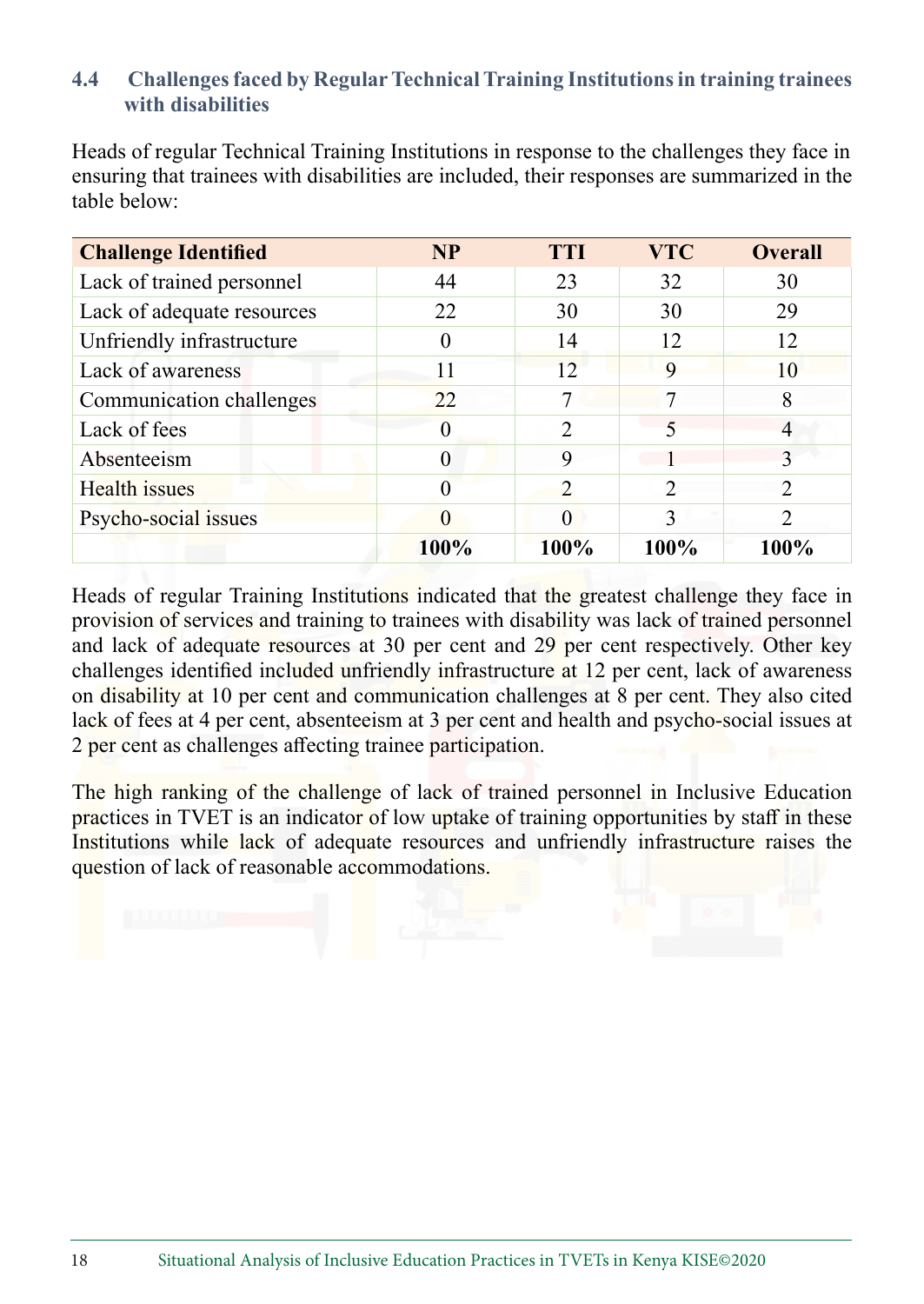#### **CHAPTER 5**

#### **5 SUMMARY OF FINDINGS, CONCLUSIONS AND RECOMMENDATIONS**

#### **5.1 Introduction**

This chapter presents the summary of findings of the study, draws conclusions based on these empirical findings and proposes policy recommendations and further research. The chapter is made up of two sections; *Section 5.2* presents the summary of findings and conclusions and *Section 5.3* recommendations drawn from the findings of the study.

#### **5.2 Summary of Findings and Conclusions**

- It was observed that regular TVETs admitted a negligible number of trainees with disabilities. From the study, only 0.1%, 0.2% and 3.5% are trainees with disabilities in national polytechnics, technical institutes and vocational training centres respectively.
- The study indicated that the number of trainees without disabilities outweighs the number of those with disabilities in Special Technical and Vocational Institutions. The study indicated that 31% and 76% are trainees without disabilities enrolled in Special technical institutes and special Vocation centres respectively.
- There is a significant gender disparity in the admission of trainees with disabilities in TVET institutions in favour of male gender. Overall, there were 56% male and 44% female trainees with disabilities in the technical and vocational training institutions in Kenya, 2019.
- A few technical training institutions offers some support such as guidance and counselling and availing of sighted guides for the blind trainees but majority of TVET institutions (80.7%) do not provide specific support services for trainees with disabilities.
- Much of support from partners come in form of bursary and related funding with least going towards training materials and infrastructure.
- There is serious lack and/or shortage of equipment, teaching and learning materials and essential facilities such as classrooms, hostels, workshops and unfriendly environment to support quality training for those with different disabilities
- National polytechnics are poorly resourced in equipment/devices for supporting TWDs.
- There are challenges of communication bordered on inadequate communication skills such as Kenyan sign language and other alternative communication modes on the part of the staff and trainees without disabilities
- Lack of trained personnel in inclusive education practices and related areas. Both the management and the trainees concurred that staff lack knowledge in Inclusive education, special needs education disability mainstreaming and total communication. These are especially materials that facilitate practical lessons like hair driers, blow dryers, clothing materials, wood, metals and metal rods, electric cables, stones and cement, computers among others. It meant that the trainees would not engage in practical and hence limits acquisition of skills. Personal assistive devices including but of limited to white canes, wheels chairs, clutches, magnifiers, hearing aids, laptops/tablets and white canes are likely to ease and encourage participation of TWDs.
- Further on infrastructure, it was noted that in some institutions, distances between classrooms, labs and workshops was cited to be vast for the trainees raising a challenge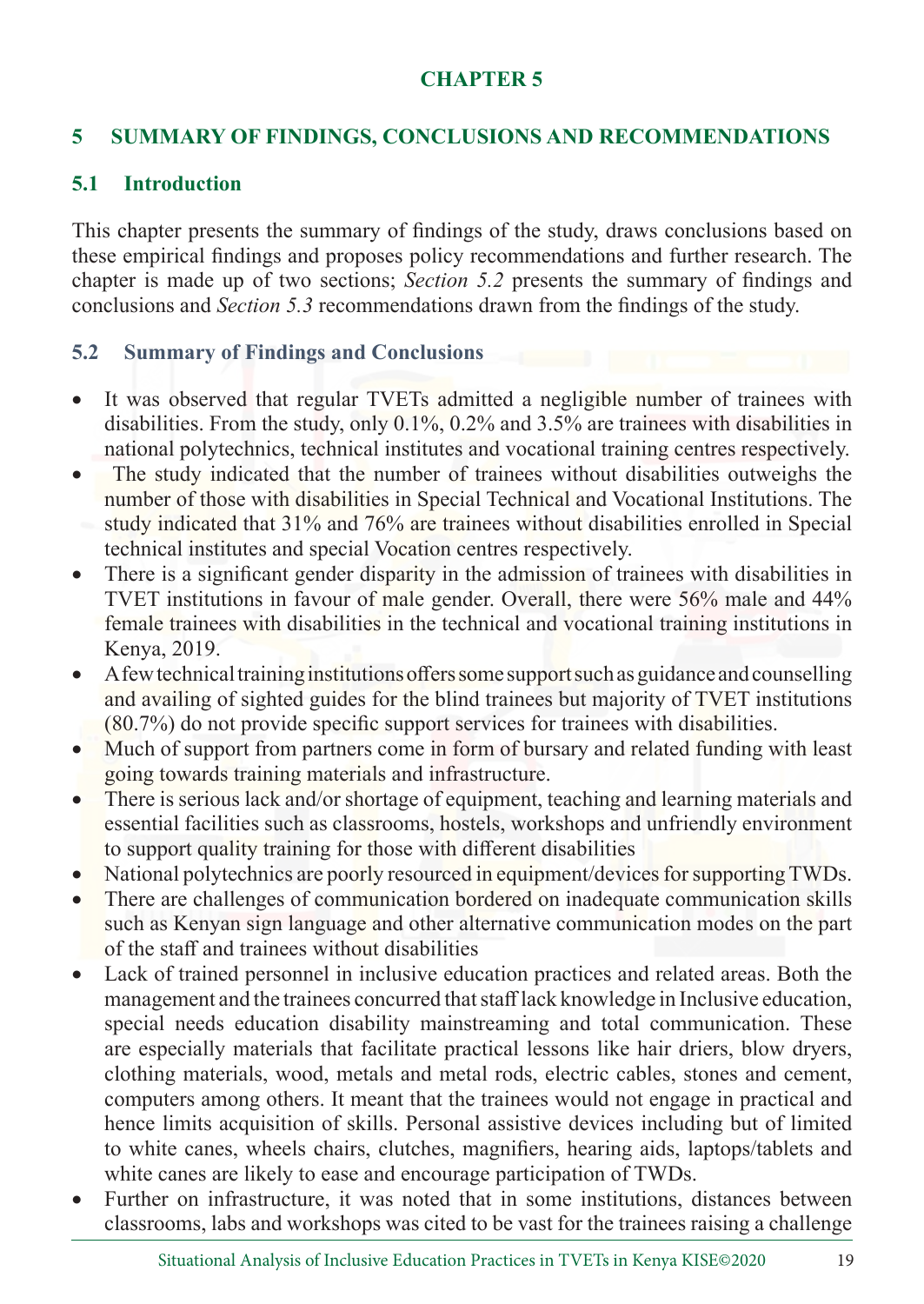that resulted in some of them opting out of some courses. It was noted that most of the facilities were not accessible to trainees with disabilities due to stairs, slippery floors, narrow doors, lack of modified sanitary facilities, ramps with poor gradients, inadequate lighting lack of signage and windows and doors that open into verandas.

Unfriendly environment. This is in reference to especially the social environment, whereby trainees reported being ignored, shouted at, not represented in student leadership, bullied, labelled, being denied access to some courses and being treated as sick persons as a result of their disability.

# **5.3 Recommendations and Proposed Policy Advancement**

- To enhance enrolment of trainees with disabilities in technical institutions, the state should consider enforcing the implementation of the Constitution of Kenya (2010), TVET Act 2013, CRPD, sector policy 2018 and the disability Act of 2003 on access to education in public institutions.
- The Directorate of Special Needs Education (DSNE) and the Directorate of Technical Education Vocational and Training to give a policy directive on reverse integration to avoid trainees without disabilities outweighing those with disabilities in Special technical and vocational training centres.
- The Directorate of Technical Education Vocational and Training should introduce measures to enhance enrolment of female trainees with disabilities in TVET education
- The directorate of TVET should capacity build staff in TVETs to be able to offer support required by trainees with disabilities
- The Directorate of Technical Education Vocational and Training and communities should provide facilities and materials required by trainees with disabilities. This will ensure that these trainees are trained using the appropriate facilities and materials
- The national polytechnic should be adequately resourced to serve as centres of excellence in TVET
- Kenya Universities and Colleges Central Placement Service (KUCCPS) and the Directorate of Technical Education Vocational and Training to put measures to enhance placement of trainees with disabilities in all levels of technical institutions (National Polytechnic, Technical Institutes and Vocational Centres)
- Organize fora to create awareness on special needs and disabilities within all TVET institutions.
- The government to increase funding for TVET institutions for both students and infrastructure. This would promote equipping technical institutions with relevant materials, equipment and devices that support the training of TWDs
- Provision of accommodation to support trainees with disabilities to address the issue of long distances to the TVET institutions
- Create awareness among trainees to embrace inclusivity in leadership and governance and also encourage trainees with disability to vie for leadership positions. For instance, the management of TVET institutions to eliminate discrimination of trainees with disability and create enabling environment to ensure trainees with disability participate in governance
- There is need to enhance inclusion in trainee leadership in TTIs and VTCs where the representation was very low and in some cases no representation at all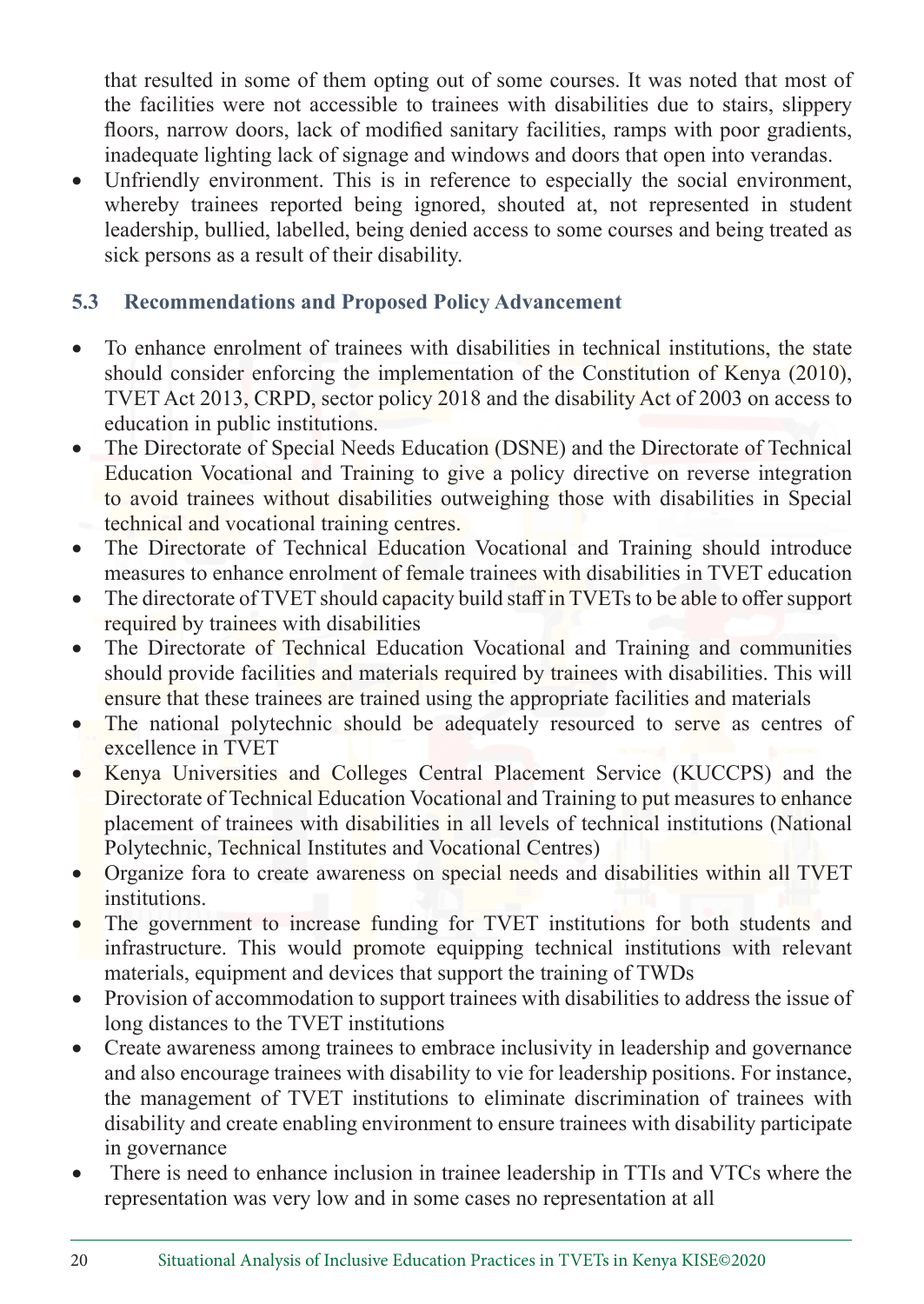#### **REFERENCES**

- Adnan, Y. M., Daud, M. N., Alias, A., & Razali, M. N. (2017). Importance of soft skills for graduates in the real estate programmes in Malaysia. Journal of Surveying, Construction and Kouega, J. P. (2018). The Anglophone Problem in Cameroon: Focus on Education. Open Access Library Journal, 5(03), 1. Property, 3(2).
- Apunda, E. A., de Klerk, H. M., & Ogina, T. (2017). Technical knowledge and skills development in the informal sector in Kenya: The case of custom tailors. International Review of Education, 63(3), 341-361.
- Dasmani, A. (2011). Challenges facing technical institute graduates in practical skills acquisition in the Upper East Region of Ghana. Asia-Pacific Journal of Cooperative Education, 12(2), 67-77.
- KISE. (2018). National Survey on Children with Disabilities and Special Needs in Education
- Nyaga, J., Karanja, K., & Kithae, P. P. (2017). Effect Of Technical Education Policies On Technology Adoption Amongst Micro And Small Enterprises In Kenya.
- Ogundele, O. J. K., Akingbade, W. A., & Akinlabi, H. B. (2012). Entrepreneurship training and education as strategic tools for poverty alleviation in Nigeria. American International Journal of Contemporary Research, 2(1), 148-156.
- Stromquist, N. (2014). Gender equity education globally. In Handbook for achieving gender equity through education (pp. 63-72). Routledge.
- Sulaiman, N. L., Salleh, K. M., Mohamad, M. M., & Sern, L. C. (2015). Technical and vocational education in Malaysia: policy, leadership, and professional growth on Malaysia women. Asian Social Science, 11(24), 153.
- UNICEF. (2016). Humanitarian Action, Partnerships and Advocacy Efforts in all Strategic Sectors. Annual Report, 2016(9).
- Woyo, E. (2013). Challenges facing technical and vocational education and training institutions in producing competent graduates in Zimbabwe.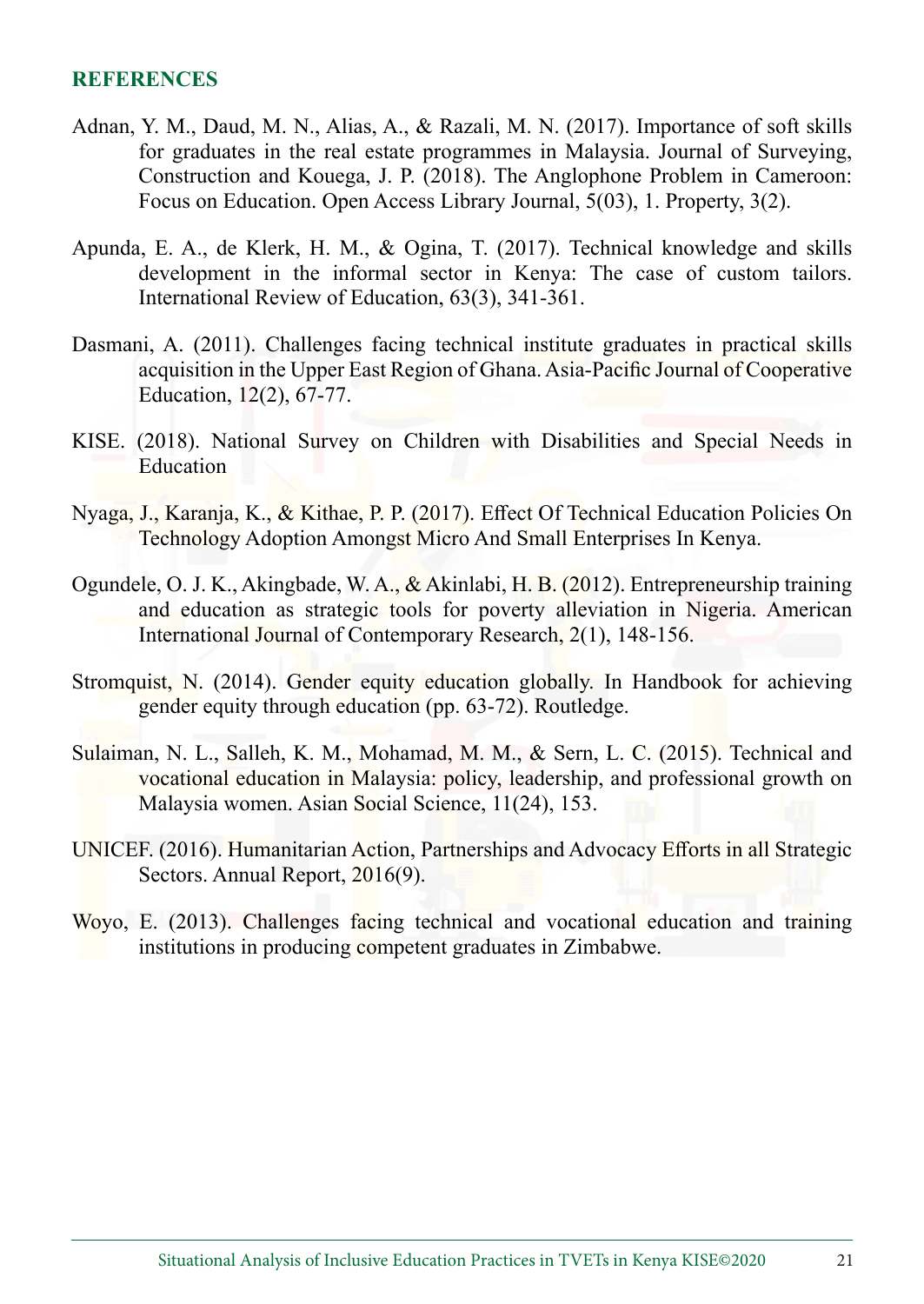#### **TECHNICAL TEAM**

1. Mutiso T. Wambua HSC Director, KISE<br>
2. Wambua Solomon Musembi Chairperson 2. Wambua Solomon Musembi<br>3. Wangui Lydia Chege Manager; Research, Assessment and Partnerships 4. Samuel Wanyonyi Juma 5. Fridah Kiambati KISE 6. Anthony Charles Mwangi KISE 7. Hellen Mutai DSNE 8. Fredrick Haga DSNE 9. David Ng'ang'a TVET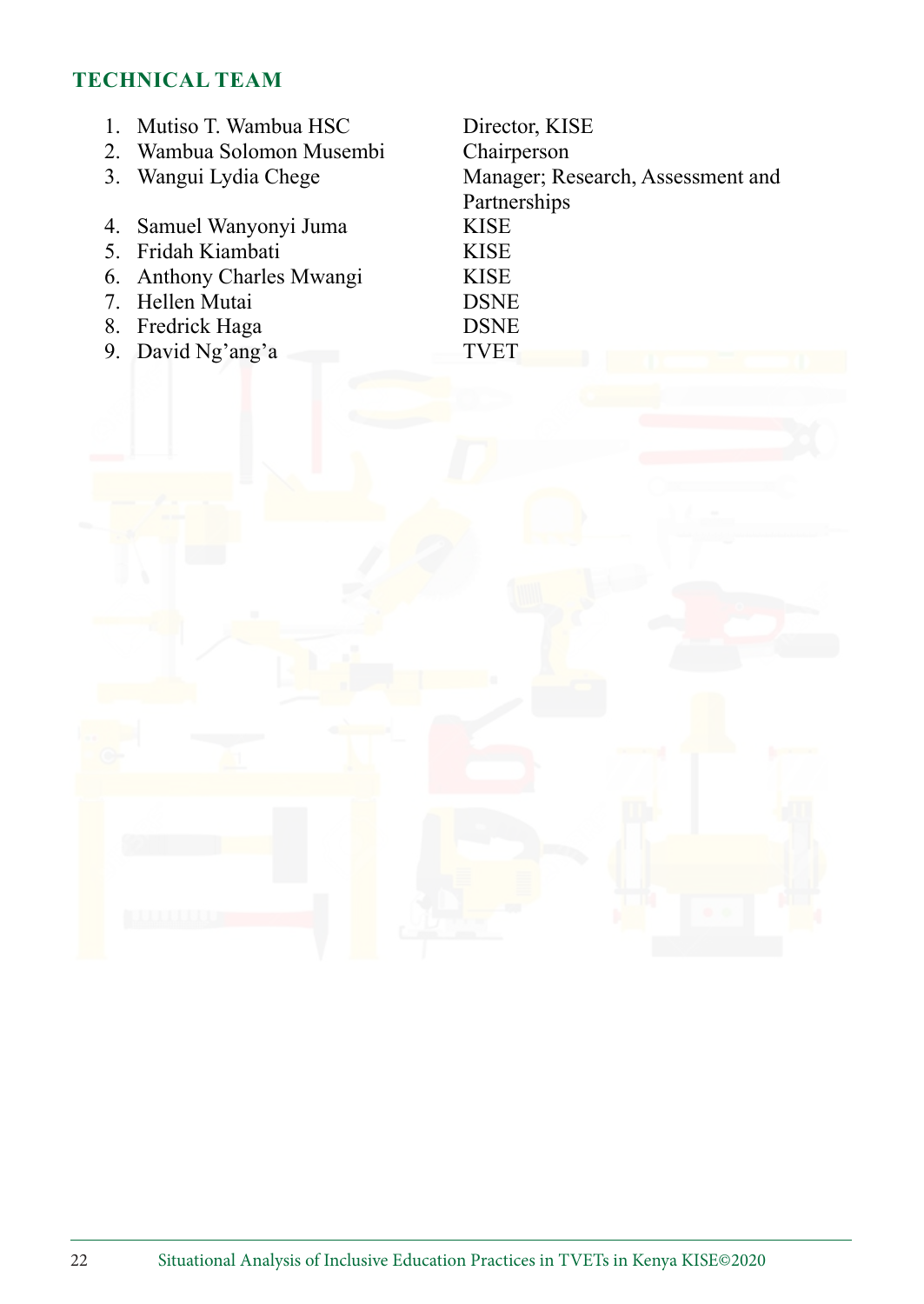Appendices **Appendices**

|   | $\mathbf{1}$                                                                                                                                                                                                                             |
|---|------------------------------------------------------------------------------------------------------------------------------------------------------------------------------------------------------------------------------------------|
|   | į                                                                                                                                                                                                                                        |
|   | I<br>14.5万字<br>I                                                                                                                                                                                                                         |
|   | t de la component de la component de la component de la component de la component de la component de la component de la component de la component de la component de la component de la component de la component de la compon<br>֠<br>í |
|   | <b>CONTRACTOR</b>                                                                                                                                                                                                                        |
| I | j<br>ł                                                                                                                                                                                                                                   |

| Area of Specialization   | Fashion Design &<br>Garment Making | sesuno<br>Dressing Courses<br>Uressing<br><b>Dressing</b> |          | Leather<br>work | Beadwork Plumbing |          | Carpentry and Electrical<br>Joinery | Installation Courses |            | Business Welding and<br>Fabrication | Construction Technology<br>Building | <b>Automotive</b> | Social work &<br>Development<br>Community | Communication<br>Information<br>Technology | <b>Other</b>   | Row Total     |
|--------------------------|------------------------------------|-----------------------------------------------------------|----------|-----------------|-------------------|----------|-------------------------------------|----------------------|------------|-------------------------------------|-------------------------------------|-------------------|-------------------------------------------|--------------------------------------------|----------------|---------------|
| <b>Craft Certificate</b> | 20%                                | 13%                                                       | 9%       | 7%              | 5%                | 7%       | 5%                                  | 4%                   | 4%         | 4%                                  | 2%                                  | 2%                | 1%                                        | 1%                                         | 4%             | 88%           |
| Physical disabilities    | 5%                                 | 2%                                                        | 3%       | $\delta$        | 3%                | 0%       | 4%                                  | 2%                   | 1%         | $\frac{8}{5}$                       | 0%                                  | 0%                | 1%                                        | 0%                                         | $\frac{96}{6}$ | 24%           |
| Learning disability      | 3%                                 | 4%                                                        | 0%       | 3%              | 6%                | 1%       | 6%                                  | 1%                   | 1%         | 0%                                  | కి                                  | 0%                | $\delta$                                  | 8%                                         | $\delta$       | 15%           |
| Hearing Impaired         | 4%                                 | 1%                                                        | 0%       | 2%              | 0%                | 1%       | 0%                                  | 0%                   | 0%         | $\frac{8}{5}$                       | 1%                                  | 0%                | $\delta$                                  | 0%                                         | $\frac{96}{6}$ | 14%           |
| Mental disability        | 2%                                 | 3%                                                        | కి       | 2%              | $\delta$          | $\delta$ | 0%                                  | 86                   | 0%         | 1%                                  | $\delta$                            | 2%                | ಶಿಂ                                       | ఠి                                         | 1%             | 12%           |
| Low Vision               | $\frac{96}{6}$                     | $\delta$                                                  | 2%       | 0%              | 0%                | 1%       | 0%                                  | $\delta$             | 0%         | 0%                                  | 0%                                  | 0%                | $\delta$                                  | 0%                                         | $\delta$       | 5%            |
| Blind                    | 0%                                 | 1%                                                        | 0%       | 0%              | 0%                | 0%       | 0%                                  | 86                   | $\delta$   | $\frac{6}{6}$                       | 0%                                  | 0%                | ೦ೆ                                        | ಶಿಂ                                        | 0%             | 3%            |
| Cerebral palsy           | $\frac{96}{6}$                     | 0%                                                        | 0%       | $\delta$        | 0%                | $0\%$    | 0%                                  | $\delta$             | $\delta$   | $\delta$                            | 0%                                  | 0%                | $\delta$                                  | 0%                                         | $\delta$       | 2%            |
| Other                    | 3%                                 | 1%                                                        | 3%       | 0%              | 0%                | 2%       | 0%                                  | 0%                   | 1%         | 1%                                  | 0%                                  | 0%                | 0%                                        | 0%                                         | 1%             | 13%           |
| <b>Diploma</b>           | $\delta$                           | ೦%                                                        | 1%       | <b>S</b>        | 3%                | ೦%       | 2%                                  | 2%                   | $\delta$   | <b>S°O</b>                          | ೦%                                  | <b>do</b>         | <b>do</b>                                 | $\delta$                                   | 2%             | 12%           |
| Physical disabilities    | ೦%                                 | ೦%                                                        | $\delta$ | $\delta$        | 2%                | ಶಿಂ      | 1%                                  | ें                   | $\delta$   | ೦%                                  | ಶಿಂ                                 | 0%                | ಶಿಂ                                       | ಕಿಂ                                        | ಶಿಂ            | 7%            |
| Low Vision               | $\delta$                           | $\delta$                                                  | 0%       | 0%              | $0\%$             | 0%       | 0%                                  | $\geq$               | 0%         | $\delta$                            | 0%                                  | 0%                | 0%                                        | 0%                                         | $\delta$       | $\frac{6}{6}$ |
| Hearing Impaired         | 0%                                 | 0%                                                        | 0%       | $\delta$        | $\delta$          | ಶಿಂ      | ಕಿಂ                                 | ೦%                   | 0%         | ೦ೆ                                  | $0\%$                               | ೦%                | ಶಿಂ                                       | ಕಿಂ                                        | $\delta$       | 1%            |
| Learning disability      | $\delta$                           | 0%                                                        | 0%       | 0%              | $\delta$          | 0%       | $\delta$                            | $\delta$             | $\delta$ 0 | $\delta$                            | $0\%$                               | 0%                | ೦%                                        | $\delta$                                   | 0%             | 0%            |
| Other                    | 0%                                 | 0%                                                        | 1%       | 0%              | $\delta$          | 0%       | 0%                                  | 0%                   | $\delta$   | 0%                                  | 0%                                  | 6%                | $\delta$                                  | $\delta$                                   | 1%             | 2%            |
| <b>Column Total</b>      | 21%                                | 14%                                                       | 11%      | $\frac{9}{6}$   | 7%                | 7%       | 6%                                  | 6%                   | 4%         | 4%                                  | 2%                                  | 2%                | 1%                                        | 1%                                         | 6%             | 100%          |
|                          |                                    |                                                           |          |                 |                   |          |                                     |                      |            |                                     |                                     |                   |                                           |                                            |                |               |